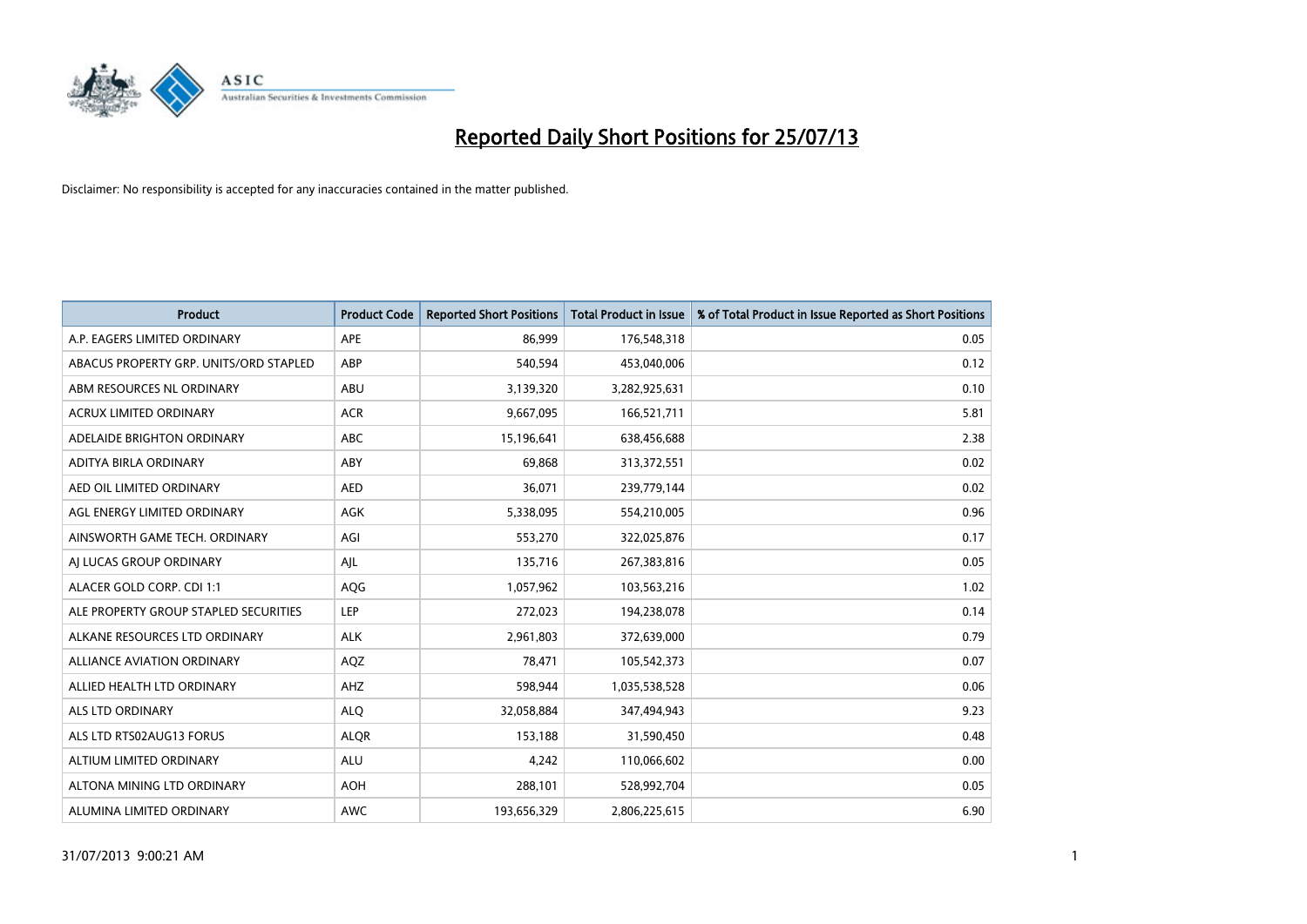

| <b>Product</b>                          | <b>Product Code</b> | <b>Reported Short Positions</b> | <b>Total Product in Issue</b> | % of Total Product in Issue Reported as Short Positions |
|-----------------------------------------|---------------------|---------------------------------|-------------------------------|---------------------------------------------------------|
| AMALGAMATED HOLDINGS ORDINARY           | <b>AHD</b>          | 4,256                           | 157,759,109                   | 0.00                                                    |
| AMCOM TELECOMM. ORDINARY                | <b>AMM</b>          | 1,691,340                       | 244,557,101                   | 0.69                                                    |
| AMCOR LIMITED ORDINARY                  | <b>AMC</b>          | 2,691,907                       | 1,206,684,923                 | 0.22                                                    |
| AMP LIMITED ORDINARY                    | AMP                 | 18,634,784                      | 2,944,564,649                 | 0.63                                                    |
| AMPELLA MINING ORDINARY                 | <b>AMX</b>          | 365,381                         | 248,000,493                   | 0.15                                                    |
| ANGLOGOLD ASHANTI CDI 5:1               | AGG                 | 1,000                           | 89,207,765                    | 0.00                                                    |
| ANSELL LIMITED ORDINARY                 | <b>ANN</b>          | 10,844,364                      | 130,617,963                   | 8.30                                                    |
| ANTARES ENERGY LTD ORDINARY             | <b>AZZ</b>          | 371,940                         | 255,000,000                   | 0.15                                                    |
| ANZ BANKING GRP LTD ORDINARY            | ANZ                 | 11,625,595                      | 2,743,487,440                 | 0.42                                                    |
| APA GROUP STAPLED SECURITIES            | <b>APA</b>          | 11,005,759                      | 835,750,807                   | 1.32                                                    |
| APN NEWS & MEDIA ORDINARY               | <b>APN</b>          | 19,097,707                      | 661,526,586                   | 2.89                                                    |
| AQUARIUS PLATINUM. ORDINARY             | <b>AOP</b>          | 9,412,454                       | 486,851,336                   | 1.93                                                    |
| AQUILA RESOURCES ORDINARY               | <b>AQA</b>          | 15,043,218                      | 411,804,442                   | 3.65                                                    |
| ARAFURA RESOURCE LTD ORDINARY           | <b>ARU</b>          | 8,367                           | 441,270,644                   | 0.00                                                    |
| ARB CORPORATION ORDINARY                | <b>ARP</b>          | 474,266                         | 72,481,302                    | 0.65                                                    |
| ARDENT LEISURE GROUP STAPLED SECURITIES | AAD                 | 5,019,505                       | 397,803,987                   | 1.26                                                    |
| ARENA REIT ORDINARY UNITS               | <b>ARF</b>          | 1,091,670                       | 206,342,963                   | 0.53                                                    |
| ARISTOCRAT LEISURE ORDINARY             | <b>ALL</b>          | 7,401,941                       | 551,418,047                   | 1.34                                                    |
| <b>ARRIUM LTD ORDINARY</b>              | ARI                 | 31,561,022                      | 1,355,433,903                 | 2.33                                                    |
| ASCIANO LIMITED ORDINARY                | <b>AIO</b>          | 17,657,307                      | 975,385,664                   | 1.81                                                    |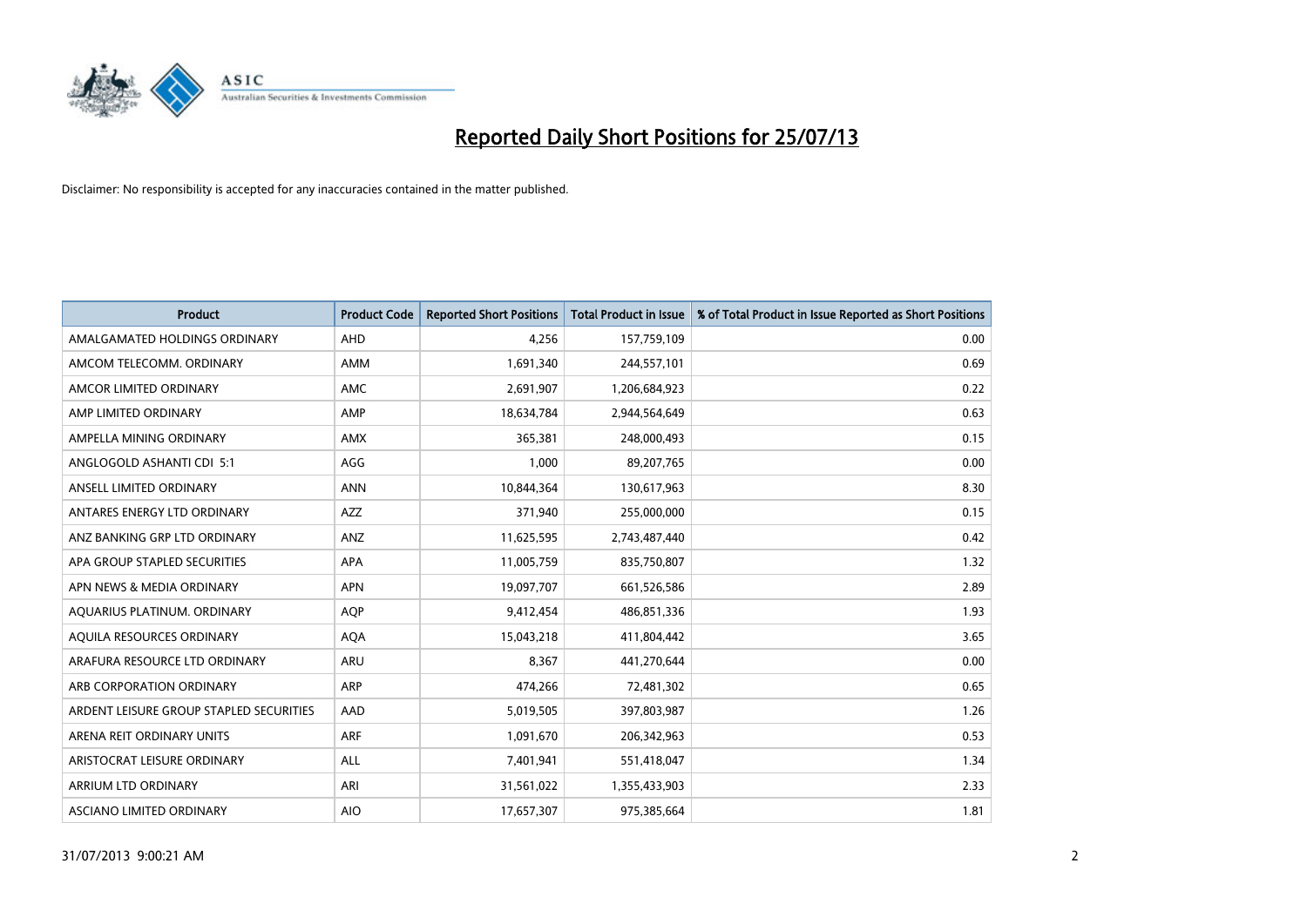

| <b>Product</b>                            | <b>Product Code</b> | <b>Reported Short Positions</b> | <b>Total Product in Issue</b> | % of Total Product in Issue Reported as Short Positions |
|-------------------------------------------|---------------------|---------------------------------|-------------------------------|---------------------------------------------------------|
| ASG GROUP LIMITED ORDINARY                | <b>ASZ</b>          | 1,577,512                       | 206,720,839                   | 0.76                                                    |
| ASPEN GROUP ORD/UNITS STAPLED             | <b>APZ</b>          | 265,950                         | 1,192,665,422                 | 0.02                                                    |
| ASTRO JAP PROP GROUP STAPLED US PROHIBIT. | AJA                 | 4,121                           | 67,211,752                    | 0.01                                                    |
| ASX LIMITED ORDINARY                      | ASX                 | 2,118,998                       | 193,595,162                   | 1.09                                                    |
| ATLAS IRON LIMITED ORDINARY               | <b>AGO</b>          | 37,741,817                      | 909,718,409                   | 4.15                                                    |
| AUCKLAND INTERNATION ORDINARY             | AIA                 | 6,000                           | 1,322,564,489                 | 0.00                                                    |
| AURIZON HOLDINGS LTD ORDINARY             | AZJ                 | 2,284,986                       | 2,137,284,503                 | 0.11                                                    |
| <b>AURORA OIL &amp; GAS ORDINARY</b>      | <b>AUT</b>          | 5,705,728                       | 447,885,778                   | 1.27                                                    |
| AUSDRILL LIMITED ORDINARY                 | ASL                 | 21,907,846                      | 312,277,224                   | 7.02                                                    |
| AUSENCO LIMITED ORDINARY                  | AAX                 | 1,682,360                       | 123,527,574                   | 1.36                                                    |
| AUSTAL LIMITED ORDINARY                   | ASB                 | 258,899                         | 346,007,639                   | 0.07                                                    |
| AUSTBROKERS HOLDINGS ORDINARY             | <b>AUB</b>          | 22                              | 58,148,980                    | 0.00                                                    |
| AUSTIN ENGINEERING ORDINARY               | <b>ANG</b>          | 424,094                         | 73,164,403                    | 0.58                                                    |
| AUSTRALAND PROPERTY STAPLED SECURITY      | <b>ALZ</b>          | 946,555                         | 578,324,670                   | 0.16                                                    |
| AUSTRALIAN AGRICULT, ORDINARY             | AAC                 | 2,656,650                       | 313,113,358                   | 0.85                                                    |
| <b>AUSTRALIAN EDUCATION UNITS</b>         | <b>AEU</b>          | 10,000                          | 175,465,397                   | 0.01                                                    |
| AUSTRALIAN INFR LTD ORDINARY              | <b>AIX</b>          | 30,427                          | 620,733,944                   | 0.00                                                    |
| AUSTRALIAN PHARM. ORDINARY                | API                 | 248,162                         | 488,115,883                   | 0.05                                                    |
| AUTOMOTIVE HOLDINGS ORDINARY              | <b>AHE</b>          | 947,341                         | 260,579,682                   | 0.36                                                    |
| AVIENNINGS LIMITED ORDINARY               | AVI                 | 2,191,391                       | 384,423,851                   | 0.57                                                    |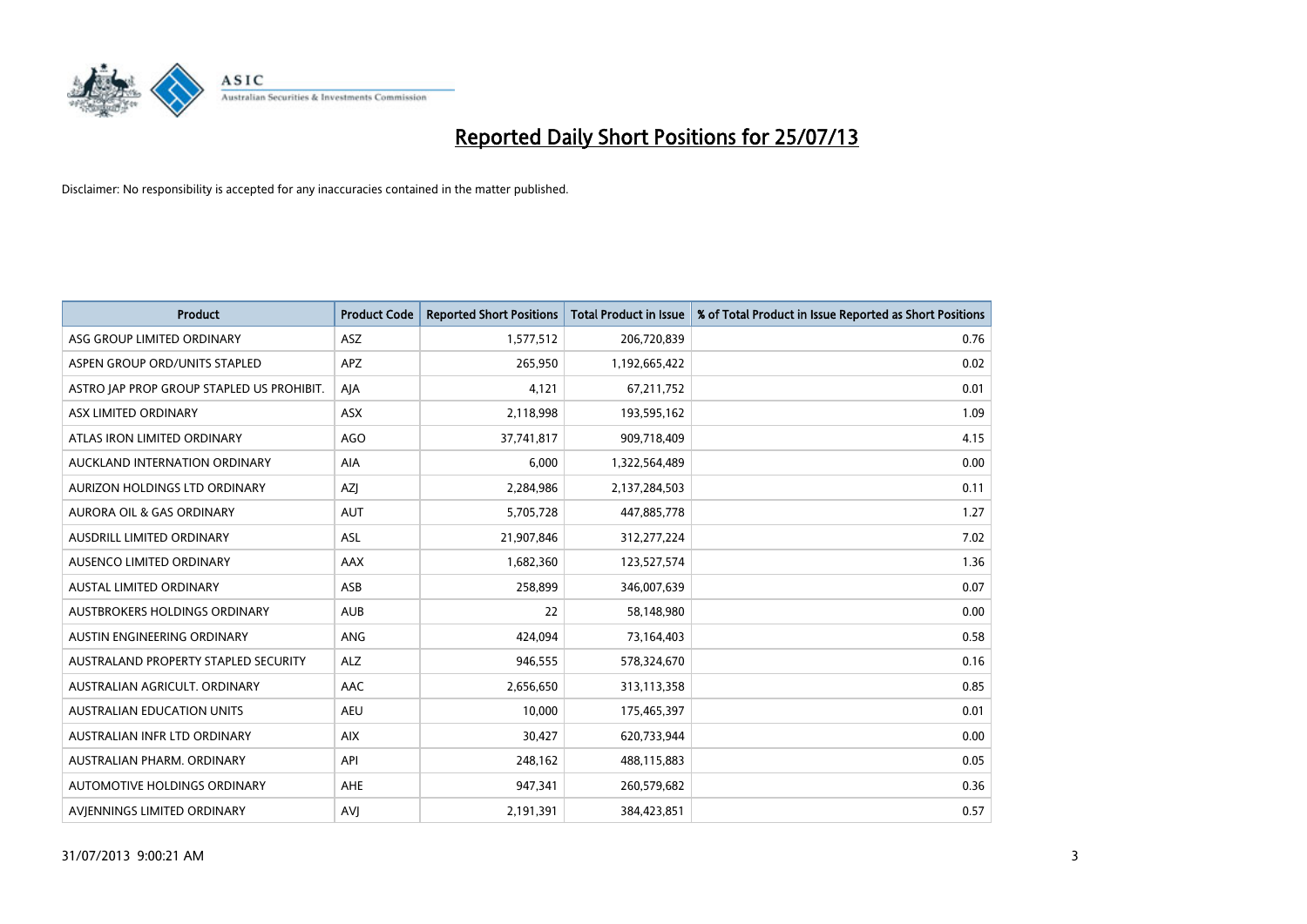

| <b>Product</b>                                | <b>Product Code</b> | <b>Reported Short Positions</b> | <b>Total Product in Issue</b> | % of Total Product in Issue Reported as Short Positions |
|-----------------------------------------------|---------------------|---------------------------------|-------------------------------|---------------------------------------------------------|
| AWE LIMITED ORDINARY                          | AWE                 | 1,250,615                       | 522,116,985                   | 0.24                                                    |
| BANDANNA ENERGY ORDINARY                      | <b>BND</b>          | 23,225,955                      | 528,481,199                   | 4.39                                                    |
| BANK OF QUEENSLAND. ORDINARY                  | <b>BOO</b>          | 6,572,101                       | 319,809,993                   | 2.06                                                    |
| <b>BASE RES LIMITED ORDINARY</b>              | <b>BSE</b>          | 3,948,811                       | 561,840,029                   | 0.70                                                    |
| BATHURST RES NZ LTD ORDINARY                  | <b>BRL</b>          | 43,132,223                      | 699,247,997                   | 6.17                                                    |
| <b>BC IRON LIMITED ORDINARY</b>               | <b>BCI</b>          | 375,394                         | 123,453,630                   | 0.30                                                    |
| <b>BEACH ENERGY LIMITED ORDINARY</b>          | <b>BPT</b>          | 23,545,682                      | 1,269,399,183                 | 1.85                                                    |
| BEADELL RESOURCE LTD ORDINARY                 | <b>BDR</b>          | 61,707,001                      | 788,277,280                   | 7.83                                                    |
| <b>BEGA CHEESE LTD ORDINARY</b>               | <b>BGA</b>          | 47,878                          | 151,866,050                   | 0.03                                                    |
| BENDIGO AND ADELAIDE ORDINARY                 | <b>BEN</b>          | 13,149,898                      | 407,197,451                   | 3.23                                                    |
| BERKELEY RESOURCES ORDINARY                   | <b>BKY</b>          | 588,351                         | 179,393,323                   | 0.33                                                    |
| <b>BHP BILLITON LIMITED ORDINARY</b>          | <b>BHP</b>          | 9,642,162                       | 3,211,691,105                 | 0.30                                                    |
| <b>BILLABONG ORDINARY</b>                     | <b>BBG</b>          | 22,700,664                      | 478,944,292                   | 4.74                                                    |
| <b>BLACKMORES LIMITED ORDINARY</b>            | <b>BKL</b>          | 5,930                           | 16,973,764                    | 0.03                                                    |
| <b>BLACKTHORN RESOURCES ORD US PROHIBITED</b> | <b>BTR</b>          | 411,880                         | 164,285,950                   | 0.25                                                    |
| BLUESCOPE STEEL LTD ORDINARY                  | <b>BSL</b>          | 3,711,757                       | 558,243,305                   | 0.66                                                    |
| <b>BOART LONGYEAR ORDINARY</b>                | <b>BLY</b>          | 41,044,116                      | 461,163,412                   | 8.90                                                    |
| BORAL LIMITED. ORDINARY                       | <b>BLD</b>          | 49,323,420                      | 774,000,641                   | 6.37                                                    |
| <b>BRADKEN LIMITED ORDINARY</b>               | <b>BKN</b>          | 15,709,868                      | 169,240,662                   | 9.28                                                    |
| <b>BRAMBLES LIMITED ORDINARY</b>              | <b>BXB</b>          | 720,661                         | 1,557,420,757                 | 0.05                                                    |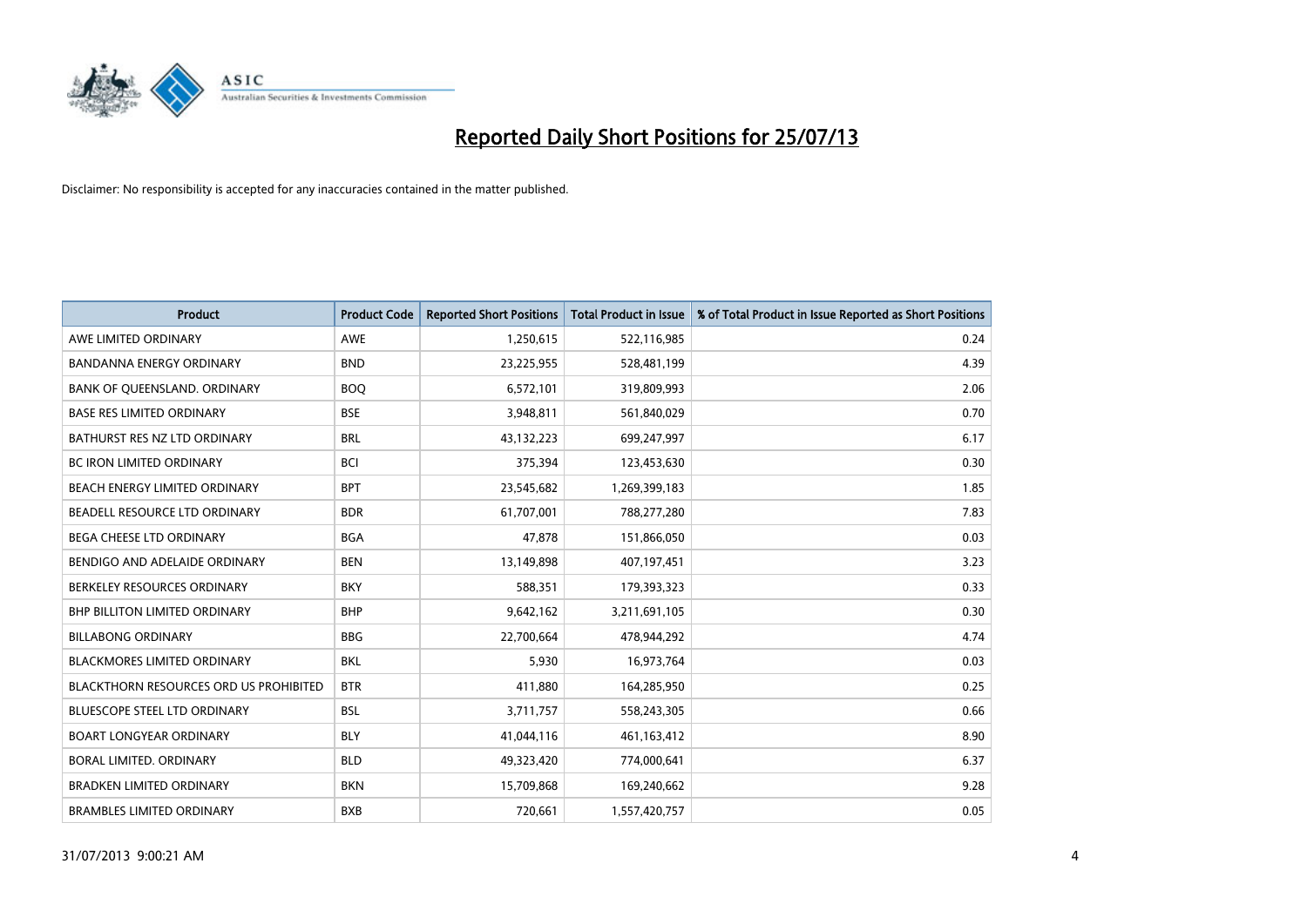

| <b>Product</b>                       | <b>Product Code</b> | <b>Reported Short Positions</b> | <b>Total Product in Issue</b> | % of Total Product in Issue Reported as Short Positions |
|--------------------------------------|---------------------|---------------------------------|-------------------------------|---------------------------------------------------------|
| <b>BREVILLE GROUP LTD ORDINARY</b>   | <b>BRG</b>          | 6,369,389                       | 130,095,322                   | 4.90                                                    |
| BRICKWORKS LIMITED ORDINARY          | <b>BKW</b>          | 6,121                           | 147,818,132                   | 0.00                                                    |
| <b>BROCKMAN MINING LTD ORDINARY</b>  | <b>BCK</b>          | 90,995                          | 7,894,482,131                 | 0.00                                                    |
| BT INVESTMENT MNGMNT ORDINARY        | <b>BTT</b>          | 54,500                          | 278,100,237                   | 0.02                                                    |
| <b>BUCCANEER ENERGY LTD ORDINARY</b> | <b>BCC</b>          | 500,000                         | 2,398,671,956                 | 0.02                                                    |
| <b>BURU ENERGY ORDINARY</b>          | <b>BRU</b>          | 16,334,090                      | 274,036,429                   | 5.96                                                    |
| <b>BWP TRUST ORDINARY UNITS</b>      | <b>BWP</b>          | 6,306,296                       | 537,753,954                   | 1.17                                                    |
| CABCHARGE AUSTRALIA ORDINARY         | CAB                 | 11,501,690                      | 120,430,683                   | 9.55                                                    |
| CALTEX AUSTRALIA ORDINARY            | <b>CTX</b>          | 2,015,323                       | 270,000,000                   | 0.75                                                    |
| CAPE LAMBERT RES LTD ORDINARY        | <b>CFE</b>          | 19,764                          | 679,691,942                   | 0.00                                                    |
| CARABELLA RES LTD ORDINARY           | <b>CLR</b>          | 100,000                         | 152,361,547                   | 0.07                                                    |
| <b>CARBON ENERGY ORDINARY</b>        | <b>CNX</b>          | 4,533                           | 786,889,705                   | 0.00                                                    |
| <b>CARDNO LIMITED ORDINARY</b>       | <b>CDD</b>          | 11,225,600                      | 143,726,327                   | 7.81                                                    |
| <b>CARINDALE PROPERTY UNIT</b>       | <b>CDP</b>          | 370                             | 70,000,000                    | 0.00                                                    |
| CARNARVON PETROLEUM ORDINARY         | <b>CVN</b>          | 39,246                          | 934,109,501                   | 0.00                                                    |
| CARSALES.COM LTD ORDINARY            | <b>CRZ</b>          | 2,185,246                       | 236,201,964                   | 0.93                                                    |
| <b>CASH CONVERTERS ORDINARY</b>      | <b>CCV</b>          | 3,052,915                       | 423,861,025                   | 0.72                                                    |
| CEDAR WOODS PROP. ORDINARY           | <b>CWP</b>          | 61,302                          | 73,359,551                    | 0.08                                                    |
| CENTAURUS METALS LTD ORDINARY        | <b>CTM</b>          | 58,000                          | 195,747,919                   | 0.03                                                    |
| CENTRAL PETROLEUM ORDINARY           | <b>CTP</b>          | 763,303                         | 1,440,078,845                 | 0.05                                                    |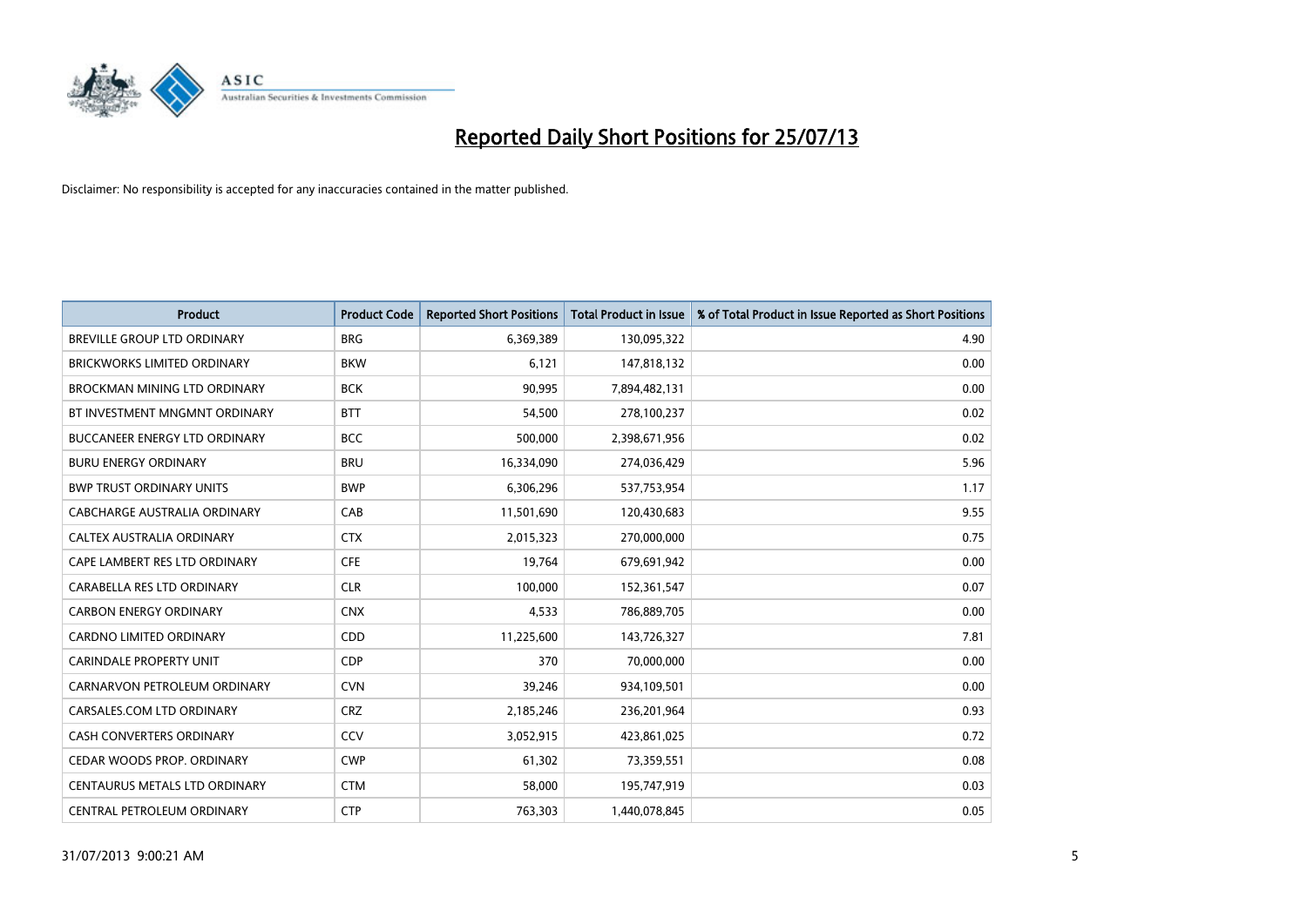

| <b>Product</b>                          | <b>Product Code</b> | <b>Reported Short Positions</b> | <b>Total Product in Issue</b> | % of Total Product in Issue Reported as Short Positions |
|-----------------------------------------|---------------------|---------------------------------|-------------------------------|---------------------------------------------------------|
| <b>CERAMIC FUEL CELLS ORDINARY</b>      | <b>CFU</b>          | 391,516                         | 1,591,941,620                 | 0.02                                                    |
| CFS RETAIL TRUST GRP STAPLED SECURITIES | <b>CFX</b>          | 65,425,416                      | 2,828,495,659                 | 2.31                                                    |
| CHALLENGER DIV.PRO. STAPLED UNITS       | <b>CDI</b>          | 44,027                          | 214,101,013                   | 0.02                                                    |
| CHALLENGER LIMITED ORDINARY             | <b>CGF</b>          | 3,386,464                       | 530,862,585                   | 0.64                                                    |
| <b>CHANDLER MACLEOD LTD ORDINARY</b>    | <b>CMG</b>          | 285,906                         | 469,679,390                   | 0.06                                                    |
| CHARTER HALL GROUP STAPLED US PROHIBIT. | <b>CHC</b>          | 357,885                         | 302,262,312                   | 0.12                                                    |
| <b>CHARTER HALL RETAIL UNITS</b>        | <b>COR</b>          | 3,585,707                       | 337,582,974                   | 1.06                                                    |
| <b>CHORUS LIMITED ORDINARY</b>          | <b>CNU</b>          | 48,279                          | 389,299,049                   | 0.01                                                    |
| CITIGOLD CORP LTD ORDINARY              | <b>CTO</b>          | 153,427                         | 1,352,907,765                 | 0.01                                                    |
| <b>CLOUGH LIMITED ORDINARY</b>          | <b>CLO</b>          | 6,988,955                       | 777,090,670                   | 0.90                                                    |
| COAL OF AFRICA LTD ORDINARY             | <b>CZA</b>          | 99,926                          | 1,048,368,613                 | 0.01                                                    |
| <b>COALSPUR MINES LTD ORDINARY</b>      | <b>CPL</b>          | 9,721,226                       | 641,244,435                   | 1.52                                                    |
| COCA-COLA AMATIL ORDINARY               | <b>CCL</b>          | 10,833,110                      | 763,590,249                   | 1.42                                                    |
| <b>COCHLEAR LIMITED ORDINARY</b>        | <b>COH</b>          | 4,566,115                       | 57,040,932                    | 8.00                                                    |
| <b>COCKATOO COAL ORDINARY</b>           | <b>COK</b>          | 9,326,798                       | 1,021,101,465                 | 0.91                                                    |
| <b>CODAN LIMITED ORDINARY</b>           | <b>CDA</b>          | 654,223                         | 176,926,104                   | 0.37                                                    |
| <b>COFFEY INTERNATIONAL ORDINARY</b>    | <b>COF</b>          | 41,002                          | 255,833,165                   | 0.02                                                    |
| <b>COLLINS FOODS LTD ORDINARY</b>       | <b>CKF</b>          | 535,572                         | 93,000,003                    | 0.58                                                    |
| COMMONWEALTH BANK, ORDINARY             | <b>CBA</b>          | 13,807,573                      | 1,611,928,836                 | 0.86                                                    |
| COMMONWEALTH PROP ORDINARY UNITS        | <b>CPA</b>          | 46.253.206                      | 2,347,003,413                 | 1.97                                                    |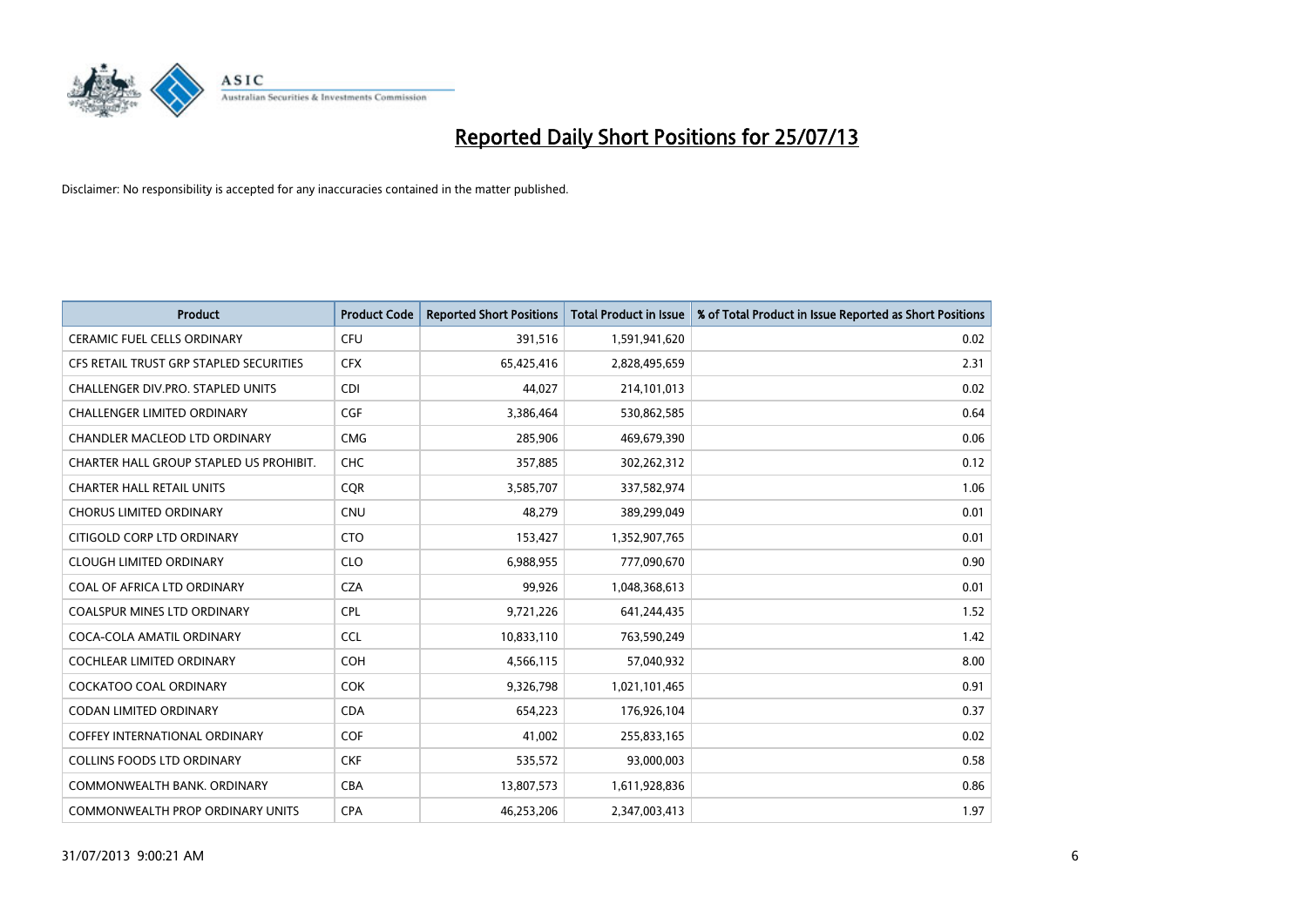

| <b>Product</b>                          | <b>Product Code</b> | <b>Reported Short Positions</b> | <b>Total Product in Issue</b> | % of Total Product in Issue Reported as Short Positions |
|-----------------------------------------|---------------------|---------------------------------|-------------------------------|---------------------------------------------------------|
| <b>COMPASS RESOURCES ORDINARY</b>       | <b>CMR</b>          | 7,472                           | 1,403,744,100                 | 0.00                                                    |
| COMPUTERSHARE LTD ORDINARY              | CPU                 | 7,073,457                       | 556,203,079                   | 1.27                                                    |
| <b>CORP TRAVEL LIMITED ORDINARY</b>     | <b>CTD</b>          | 209,024                         | 78,081,184                    | 0.27                                                    |
| CREDIT CORP GROUP ORDINARY              | <b>CCP</b>          | 48,291                          | 45,932,899                    | 0.11                                                    |
| <b>CROMWELL PROP STAPLED SECURITIES</b> | <b>CMW</b>          | 609,685                         | 1,713,721,456                 | 0.04                                                    |
| <b>CROWN LIMITED ORDINARY</b>           | <b>CWN</b>          | 2,281,047                       | 728,394,185                   | 0.31                                                    |
| <b>CSG LIMITED ORDINARY</b>             | CSV                 | 279,788                         | 278,155,477                   | 0.10                                                    |
| <b>CSL LIMITED ORDINARY</b>             | <b>CSL</b>          | 1,371,071                       | 487,091,966                   | 0.28                                                    |
| <b>CSR LIMITED ORDINARY</b>             | <b>CSR</b>          | 34,545,498                      | 506,000,315                   | 6.83                                                    |
| <b>CUDECO LIMITED ORDINARY</b>          | CDU                 | 6,757,774                       | 205,017,174                   | 3.30                                                    |
| DART ENERGY LTD ORDINARY                | <b>DTE</b>          | 14,198,853                      | 878,789,752                   | 1.62                                                    |
| DATA#3 LIMITED ORDINARY                 | <b>DTL</b>          | 118,495                         | 153,974,950                   | 0.08                                                    |
| DAVID JONES LIMITED ORDINARY            | <b>DJS</b>          | 62,343,969                      | 535,002,401                   | 11.65                                                   |
| <b>DECMIL GROUP LIMITED ORDINARY</b>    | <b>DCG</b>          | 3,935,634                       | 168,203,219                   | 2.34                                                    |
| DEEP YELLOW LIMITED ORDINARY            | <b>DYL</b>          | 100,002                         | 1,562,794,247                 | 0.01                                                    |
| DEXUS PROPERTY GROUP STAPLED UNITS      | <b>DXS</b>          | 14,014,132                      | 4,701,957,390                 | 0.30                                                    |
| DISCOVERY METALS LTD ORDINARY           | <b>DML</b>          | 12,244,216                      | 486,986,451                   | 2.51                                                    |
| DOMINO PIZZA ENTERPR ORDINARY           | <b>DMP</b>          | 313,355                         | 70,192,674                    | 0.45                                                    |
| DORAY MINERALS LTD ORDINARY             | <b>DRM</b>          | 57,921                          | 141,866,768                   | 0.04                                                    |
| DOWNER EDI LIMITED ORDINARY             | <b>DOW</b>          | 8,209,808                       | 433,409,429                   | 1.89                                                    |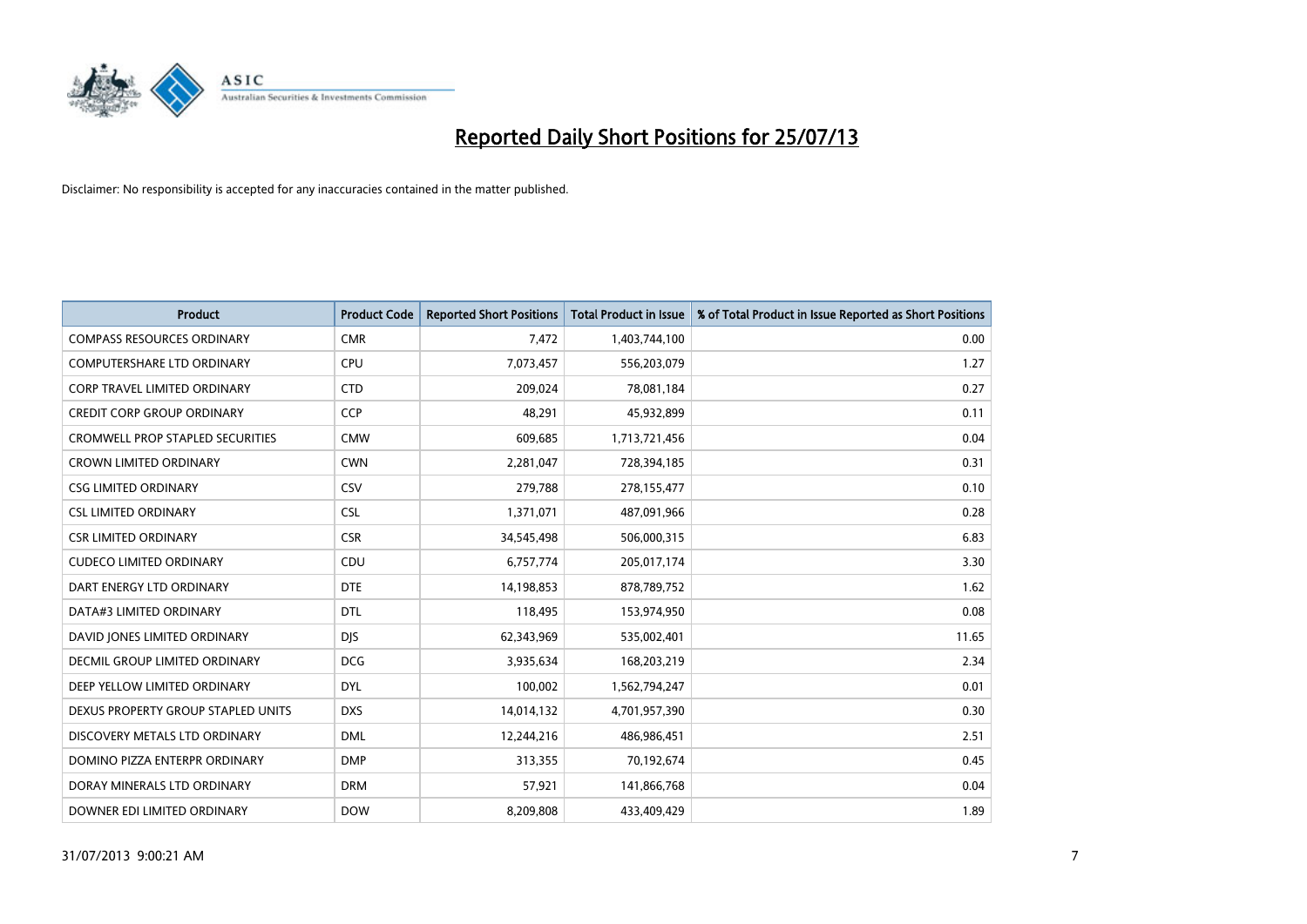

| <b>Product</b>                       | <b>Product Code</b> | <b>Reported Short Positions</b> | <b>Total Product in Issue</b> | % of Total Product in Issue Reported as Short Positions |
|--------------------------------------|---------------------|---------------------------------|-------------------------------|---------------------------------------------------------|
| DRILLSEARCH ENERGY ORDINARY          | <b>DLS</b>          | 16,029,656                      | 427,753,371                   | 3.75                                                    |
| DUET GROUP STAPLEDUSPROH.DEFSET      | <b>DUEDC</b>        | 1,081,246                       | 1,169,314,842                 | 0.09                                                    |
| DULUXGROUP LIMITED ORDINARY          | <b>DLX</b>          | 5,168,639                       | 377,019,430                   | 1.37                                                    |
| <b>DWS LTD ORDINARY</b>              | <b>DWS</b>          | 464,650                         | 132,362,763                   | 0.35                                                    |
| ECHO ENTERTAINMENT ORDINARY          | EGP                 | 2,902,666                       | 825,672,730                   | 0.35                                                    |
| <b>ELDERS LIMITED ORDINARY</b>       | <b>ELD</b>          | 18,246,307                      | 448,598,480                   | 4.07                                                    |
| ELEMENTAL MINERALS ORDINARY          | <b>ELM</b>          | 4.940                           | 288,587,228                   | 0.00                                                    |
| ELEMENTOS LIMITED ORDINARY           | <b>ELT</b>          | 16                              | 163,071,447                   | 0.00                                                    |
| <b>EMECO HOLDINGS ORDINARY</b>       | <b>EHL</b>          | 14,438,531                      | 599,675,707                   | 2.41                                                    |
| <b>ENDEAVOUR MIN CORP CDI 1:1</b>    | <b>EVR</b>          | 377,616                         | 117,754,189                   | 0.32                                                    |
| <b>ENERGY RESOURCES ORDINARY 'A'</b> | <b>ERA</b>          | 9,549,010                       | 517,725,062                   | 1.84                                                    |
| <b>ENERGY WORLD CORPOR, ORDINARY</b> | <b>EWC</b>          | 23,994,106                      | 1,734,166,672                 | 1.38                                                    |
| <b>ENVESTRA LIMITED ORDINARY</b>     | <b>ENV</b>          | 9,992,820                       | 1,796,808,474                 | 0.56                                                    |
| EQUATORIAL RES LTD ORDINARY          | <b>EQX</b>          | 8                               | 121,885,353                   | 0.00                                                    |
| ERM POWER LIMITED ORDINARY           | EPW                 | 427,401                         | 207,499,601                   | 0.21                                                    |
| <b>ESERVGLOBAL LIMITED ORDINARY</b>  | ESV                 | 425,132                         | 249,045,997                   | 0.17                                                    |
| EVOLUTION MINING LTD ORDINARY        | <b>EVN</b>          | 30,195,662                      | 708,092,989                   | 4.26                                                    |
| FAIRFAX MEDIA LTD ORDINARY           | <b>FXI</b>          | 392,510,358                     | 2,351,955,725                 | 16.69                                                   |
| <b>FANTASTIC HOLDINGS ORDINARY</b>   | <b>FAN</b>          | 84,378                          | 103,068,398                   | 0.08                                                    |
| <b>FAR LTD ORDINARY</b>              | <b>FAR</b>          | 25,214,403                      | 2.499.846.742                 | 1.01                                                    |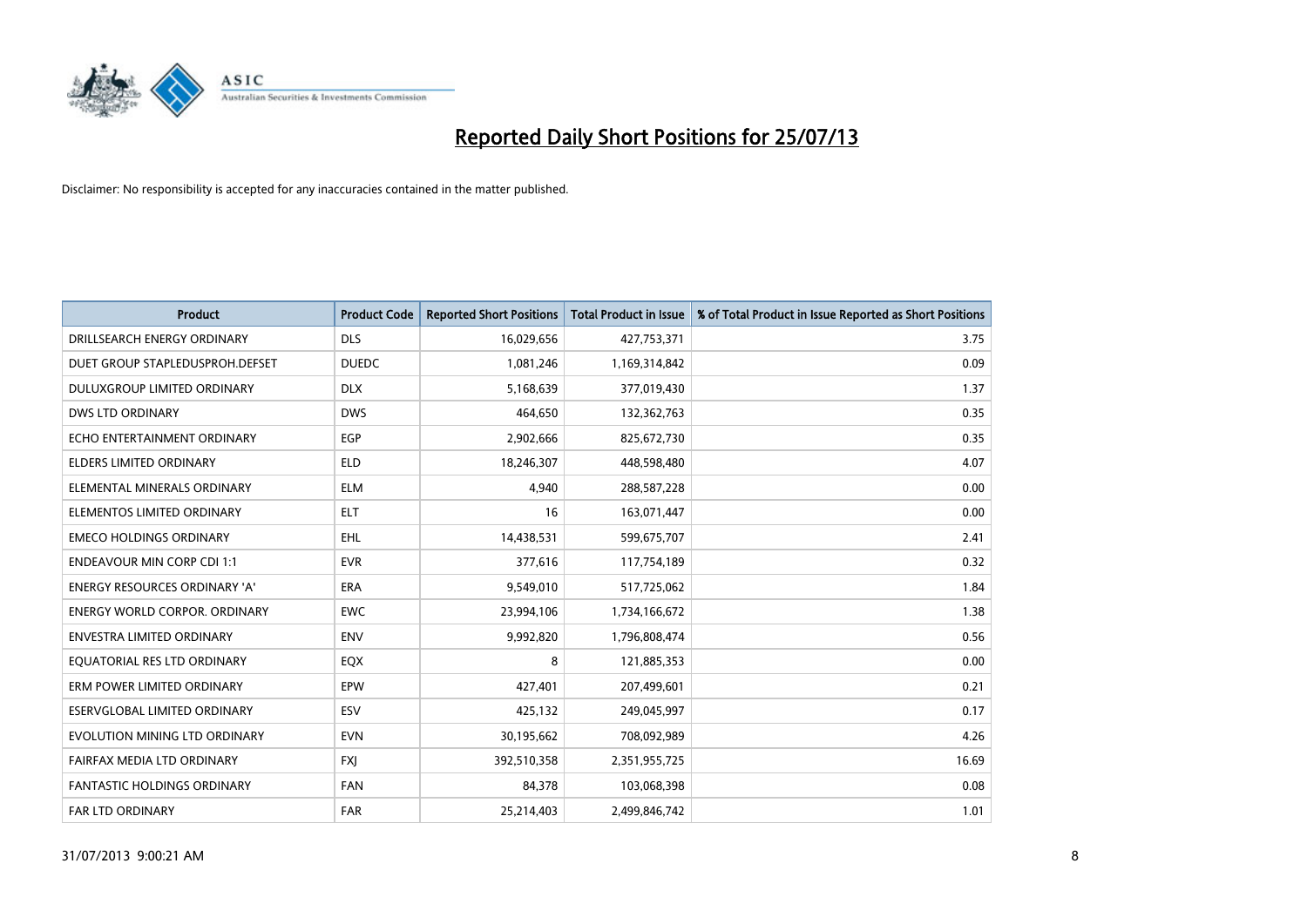

| <b>Product</b>                         | <b>Product Code</b> | <b>Reported Short Positions</b> | <b>Total Product in Issue</b> | % of Total Product in Issue Reported as Short Positions |
|----------------------------------------|---------------------|---------------------------------|-------------------------------|---------------------------------------------------------|
| FEDERATION CNTRES ORD/UNIT STAPLED SEC | <b>FDC</b>          | 3,748,983                       | 1,427,641,565                 | 0.26                                                    |
| FINBAR GROUP LIMITED ORDINARY          | <b>FRI</b>          | 376                             | 218,006,169                   | 0.00                                                    |
| FISHER & PAYKEL H. ORDINARY            | FPH                 | 129,998                         | 546,516,842                   | 0.02                                                    |
| FKP PROPERTY GROUP STAPLED SECURITIES  | <b>FKP</b>          | 8,095,435                       | 321,578,705                   | 2.52                                                    |
| FLEETWOOD CORP ORDINARY                | <b>FWD</b>          | 2,420,624                       | 60,522,619                    | 4.00                                                    |
| FLETCHER BUILDING ORDINARY             | <b>FBU</b>          | 3,411,387                       | 686,096,427                   | 0.50                                                    |
| <b>FLEXIGROUP LIMITED ORDINARY</b>     | <b>FXL</b>          | 14,698                          | 301,655,394                   | 0.00                                                    |
| FLIGHT CENTRE ORDINARY                 | <b>FLT</b>          | 12,078,503                      | 100,426,726                   | 12.03                                                   |
| FLINDERS MINES LTD ORDINARY            | <b>FMS</b>          | 3,749,500                       | 1,824,843,676                 | 0.21                                                    |
| <b>FOCUS MINERALS LTD ORDINARY</b>     | <b>FML</b>          | 28,603,455                      | 9,137,375,877                 | 0.31                                                    |
| FORGE GROUP LIMITED ORDINARY           | FGE                 | 953,944                         | 86,169,014                    | 1.11                                                    |
| FORTESCUE METALS GRP ORDINARY          | <b>FMG</b>          | 175,367,637                     | 3,113,798,659                 | 5.63                                                    |
| <b>G.U.D. HOLDINGS ORDINARY</b>        | GUD                 | 5,368,723                       | 71,341,319                    | 7.53                                                    |
| <b>G8 EDUCATION LIMITED ORDINARY</b>   | <b>GEM</b>          | 2,828,524                       | 273,190,260                   | 1.04                                                    |
| <b>GALAXY RESOURCES ORDINARY</b>       | <b>GXY</b>          | 3,954,392                       | 584,355,501                   | 0.68                                                    |
| <b>GENETIC TECHNOLOGIES ORDINARY</b>   | <b>GTG</b>          | 69.000                          | 475,471,819                   | 0.01                                                    |
| <b>GEODYNAMICS LIMITED ORDINARY</b>    | GDY                 | 850                             | 406,452,608                   | 0.00                                                    |
| GI DYNAMICS, INC CDI US PROHIBITED     | <b>GID</b>          | 460,454                         | 346,736,048                   | 0.13                                                    |
| <b>GINDALBIE METALS LTD ORDINARY</b>   | <b>GBG</b>          | 55,003,245                      | 1,492,154,301                 | 3.69                                                    |
| <b>GOODMAN FIELDER. ORDINARY</b>       | <b>GFF</b>          | 53,233,074                      | 1,955,559,207                 | 2.72                                                    |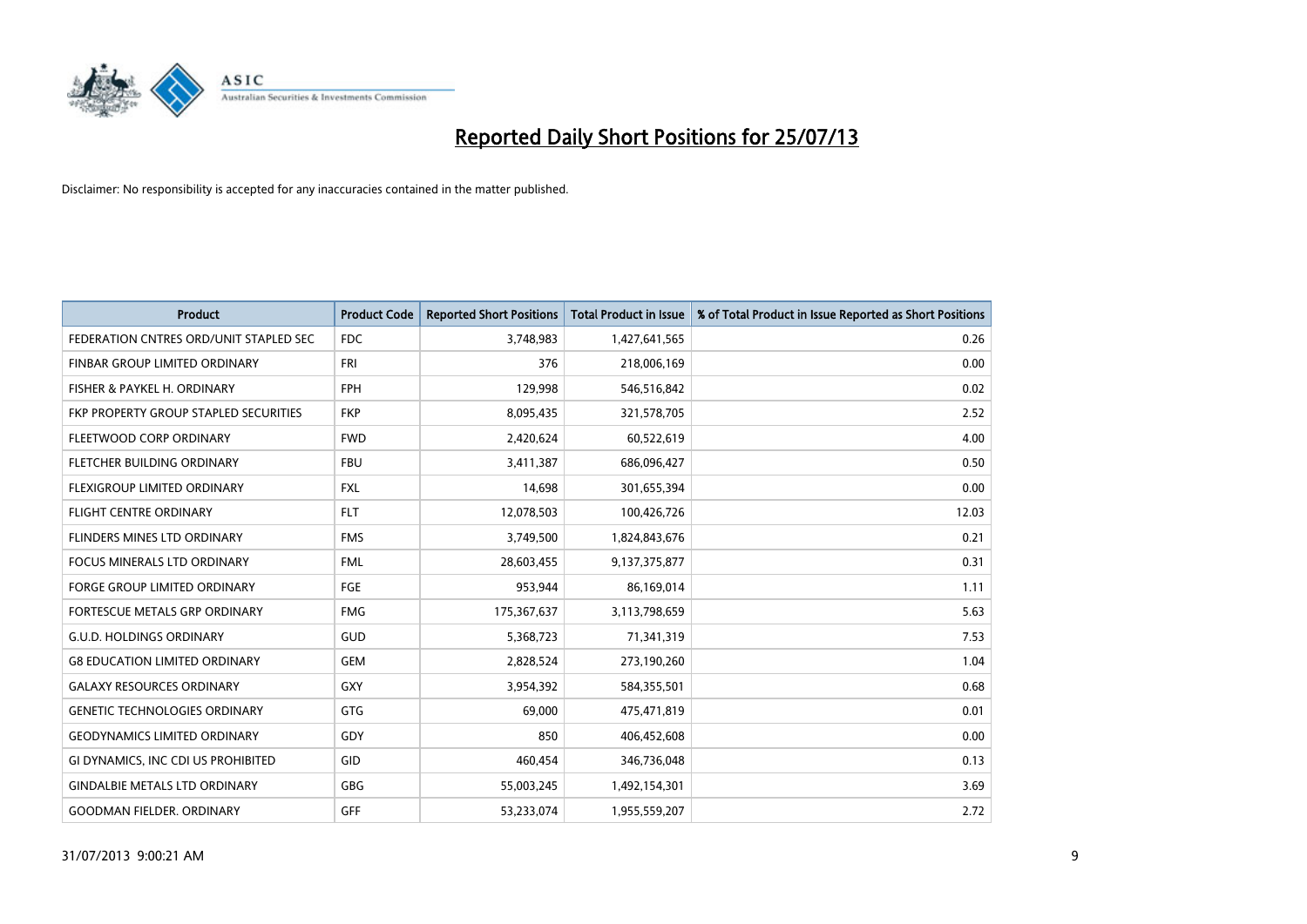

| <b>Product</b>                            | <b>Product Code</b> | <b>Reported Short Positions</b> | <b>Total Product in Issue</b> | % of Total Product in Issue Reported as Short Positions |
|-------------------------------------------|---------------------|---------------------------------|-------------------------------|---------------------------------------------------------|
| <b>GOODMAN GROUP STAPLED</b>              | <b>GMG</b>          | 3,481,658                       | 1,713,233,947                 | 0.20                                                    |
| <b>GPT GROUP STAPLED SEC.</b>             | <b>GPT</b>          | 1,912,600                       | 1,753,879,551                 | 0.11                                                    |
| <b>GRAINCORP LIMITED A CLASS ORDINARY</b> | <b>GNC</b>          | 148,338                         | 228,855,628                   | 0.06                                                    |
| <b>GRANGE RESOURCES. ORDINARY</b>         | <b>GRR</b>          | 5,608,089                       | 1,156,492,195                 | 0.48                                                    |
| <b>GREENCROSS LIMITED ORDINARY</b>        | GXL                 | 27,045                          | 37,329,599                    | 0.07                                                    |
| <b>GREENLAND MIN EN LTD ORDINARY</b>      | GGG                 | 5,541,102                       | 571,975,263                   | 0.97                                                    |
| <b>GRYPHON MINERALS LTD ORDINARY</b>      | GRY                 | 11,939,999                      | 400,464,983                   | 2.98                                                    |
| <b>GUILDFORD COAL LTD ORDINARY</b>        | <b>GUF</b>          | 716,905                         | 635,046,899                   | 0.11                                                    |
| <b>GUNNS LIMITED ORDINARY</b>             | <b>GNS</b>          | 51,772,667                      | 848,401,559                   | 6.10                                                    |
| <b>GWA GROUP LTD ORDINARY</b>             | <b>GWA</b>          | 13,724,334                      | 306,533,770                   | 4.48                                                    |
| HARVEY NORMAN ORDINARY                    | <b>HVN</b>          | 90,087,804                      | 1,062,316,784                 | 8.48                                                    |
| HASTIE GROUP LIMITED ORDINARY             | <b>HST</b>          | 5,000                           | 137,353,504                   | 0.00                                                    |
| <b>HENDERSON GROUP CDI 1:1</b>            | <b>HGG</b>          | 1,063,210                       | 745,141,989                   | 0.14                                                    |
| HFA HOLDINGS LIMITED ORDINARY             | <b>HFA</b>          | 3.809                           | 118,738,157                   | 0.00                                                    |
| <b>HIGHLANDS PACIFIC ORDINARY</b>         | <b>HIG</b>          | 500,001                         | 789,344,774                   | 0.06                                                    |
| HILLGROVE RES LTD ORDINARY                | <b>HGO</b>          | 1,444,834                       | 1,023,760,221                 | 0.14                                                    |
| HILLS HOLDINGS LTD ORDINARY               | <b>HIL</b>          | 232,298                         | 246,500,444                   | 0.09                                                    |
| HORIZON OIL LIMITED ORDINARY              | <b>HZN</b>          | 54,221,464                      | 1,135,266,515                 | 4.78                                                    |
| HOT CHILI LTD ORDINARY                    | <b>HCH</b>          | 10,000                          | 301,462,196                   | 0.00                                                    |
| <b>ICON ENERGY LIMITED ORDINARY</b>       | <b>ICN</b>          | 3,655                           | 533,391,210                   | 0.00                                                    |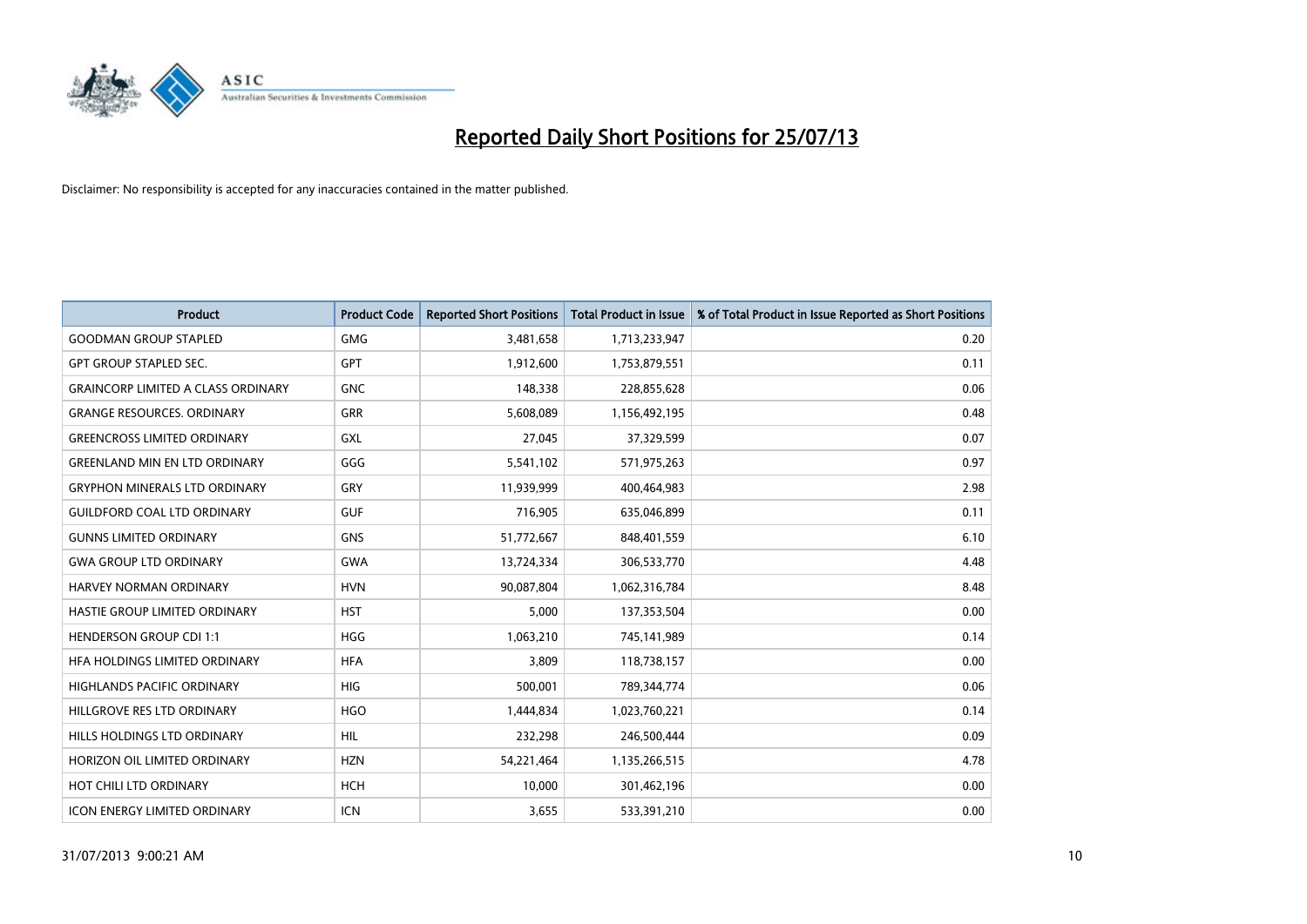

| <b>Product</b>                                  | <b>Product Code</b> | <b>Reported Short Positions</b> | <b>Total Product in Issue</b> | % of Total Product in Issue Reported as Short Positions |
|-------------------------------------------------|---------------------|---------------------------------|-------------------------------|---------------------------------------------------------|
| <b>IINET LIMITED ORDINARY</b>                   | <b>IIN</b>          | 1,371,188                       | 161,238,847                   | 0.85                                                    |
| ILUKA RESOURCES ORDINARY                        | ILU                 | 42,272,091                      | 418,700,517                   | 10.10                                                   |
| <b>IMDEX LIMITED ORDINARY</b>                   | <b>IMD</b>          | 4,576,012                       | 210,473,188                   | 2.17                                                    |
| IMF (AUSTRALIA) LTD ORDINARY                    | <b>IMF</b>          | 1,333,630                       | 123,203,426                   | 1.08                                                    |
| <b>INCITEC PIVOT ORDINARY</b>                   | IPL                 | 16,117,324                      | 1,628,730,107                 | 0.99                                                    |
| <b>INDEPENDENCE GROUP ORDINARY</b>              | <b>IGO</b>          | 7,014,204                       | 233,321,861                   | 3.01                                                    |
| <b>INDOPHIL RESOURCES ORDINARY</b>              | <b>IRN</b>          | 1,071,401                       | 1,203,146,194                 | 0.09                                                    |
| INFIGEN ENERGY STAPLED SECURITIES               | <b>IFN</b>          | 3,254,993                       | 762,265,972                   | 0.43                                                    |
| INOVA RESOURCES LTD ORDINARY                    | <b>IVA</b>          | 997,005                         | 728,201,911                   | 0.14                                                    |
| <b>INSURANCE AUSTRALIA ORDINARY</b>             | <b>IAG</b>          | 6,048,262                       | 2,079,034,021                 | 0.29                                                    |
| INTEGRATED RESEARCH ORDINARY                    | IRI                 | 16,340                          | 168,424,953                   | 0.01                                                    |
| <b>INTREPID MINES ORDINARY</b>                  | <b>IAU</b>          | 21,511,886                      | 556,033,864                   | 3.87                                                    |
| <b>INVESTA OFFICE FUND STAPLED SECURITIES</b>   | <b>IOF</b>          | 1,568,819                       | 614,047,458                   | 0.26                                                    |
| <b>INVOCARE LIMITED ORDINARY</b>                | <b>IVC</b>          | 3,197,351                       | 110,030,298                   | 2.91                                                    |
| ION LIMITED ORDINARY                            | <b>ION</b>          | 164,453                         | 256,365,105                   | 0.06                                                    |
| <b>IOOF HOLDINGS LTD ORDINARY</b>               | IFL.                | 1,971,562                       | 232,118,034                   | 0.85                                                    |
| <b>IRESS LIMITED ORDINARY</b>                   | <b>IRE</b>          | 2,356,695                       | 129,614,246                   | 1.82                                                    |
| <b>IRON ORE HOLDINGS ORDINARY</b>               | <b>IOH</b>          | 26,197                          | 161,174,005                   | 0.02                                                    |
| <b>ISELECT LTD ORDINARY</b>                     | <b>ISU</b>          | 879,314                         | 259,064,894                   | 0.34                                                    |
| <b>IAMES HARDIE INDUST CHESS DEPOSITARY INT</b> | <b>IHX</b>          | 5,072,815                       | 442.091.547                   | 1.15                                                    |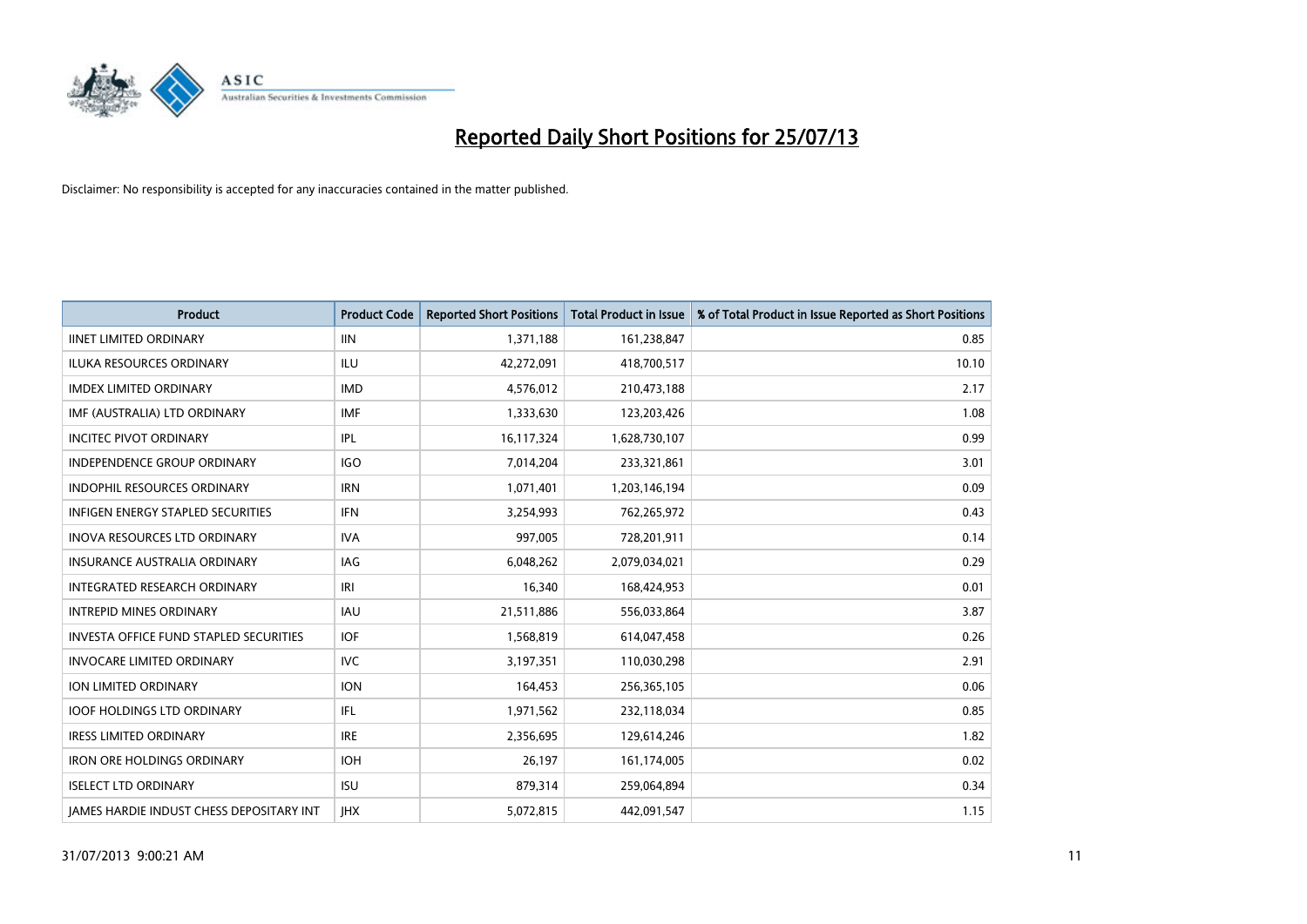

| <b>Product</b>                        | <b>Product Code</b> | <b>Reported Short Positions</b> | <b>Total Product in Issue</b> | % of Total Product in Issue Reported as Short Positions |
|---------------------------------------|---------------------|---------------------------------|-------------------------------|---------------------------------------------------------|
| <b>IB HI-FI LIMITED ORDINARY</b>      | <b>IBH</b>          | 16,670,404                      | 98,947,309                    | 16.85                                                   |
| <b>JUPITER MINES ORDINARY</b>         | <b>IMS</b>          | 9,874                           | 2,281,835,383                 | 0.00                                                    |
| <b>KAGARA LTD ORDINARY</b>            | <b>KZL</b>          | 3,414,990                       | 798,953,117                   | 0.43                                                    |
| KAROON GAS AUSTRALIA ORDINARY         | <b>KAR</b>          | 3,039,776                       | 221,420,769                   | 1.37                                                    |
| KATHMANDU HOLD LTD ORDINARY           | <b>KMD</b>          | 720,582                         | 200,215,894                   | 0.36                                                    |
| <b>KBL MINING LIMITED ORDINARY</b>    | <b>KBL</b>          | 1,820                           | 293,535,629                   | 0.00                                                    |
| KINGSGATE CONSOLID. ORDINARY          | <b>KCN</b>          | 10,216,562                      | 152,191,905                   | 6.71                                                    |
| KINGSROSE MINING LTD ORDINARY         | <b>KRM</b>          | 437,474                         | 335,753,851                   | 0.13                                                    |
| LEIGHTON HOLDINGS ORDINARY            | LEI                 | 17,405,128                      | 337,235,188                   | 5.16                                                    |
| LEND LEASE GROUP UNIT/ORD STAPLED     | <b>LLC</b>          | 1,028,712                       | 575,508,314                   | 0.18                                                    |
| LINC ENERGY LTD ORDINARY              | <b>LNC</b>          | 18,480,343                      | 518,687,562                   | 3.56                                                    |
| LION SELECTION GRP ORDINARY           | <b>LSX</b>          | 36                              | 95,420,281                    | 0.00                                                    |
| LYCOPODIUM LIMITED ORDINARY           | LYL                 | 2,231                           | 38,955,103                    | 0.01                                                    |
| <b>LYNAS CORPORATION ORDINARY</b>     | <b>LYC</b>          | 211,322,133                     | 1,960,801,292                 | 10.78                                                   |
| M2 TELECOMMUNICATION ORDINARY         | <b>MTU</b>          | 6,221,339                       | 178,430,693                   | 3.49                                                    |
| <b>MACA LIMITED ORDINARY</b>          | <b>MLD</b>          | 91,720                          | 172,500,000                   | 0.05                                                    |
| <b>MACMAHON HOLDINGS ORDINARY</b>     | <b>MAH</b>          | 7,918,483                       | 1,261,699,966                 | 0.63                                                    |
| MACQ ATLAS ROADS GRP ORDINARY STAPLED | <b>MQA</b>          | 19,404,955                      | 478,531,436                   | 4.06                                                    |
| MACQUARIE GROUP LTD ORDINARY          | <b>MOG</b>          | 1,312,430                       | 339,816,303                   | 0.39                                                    |
| MAGELLAN FIN GRP LTD ORDINARY         | <b>MFG</b>          | 143,369                         | 152,782,876                   | 0.09                                                    |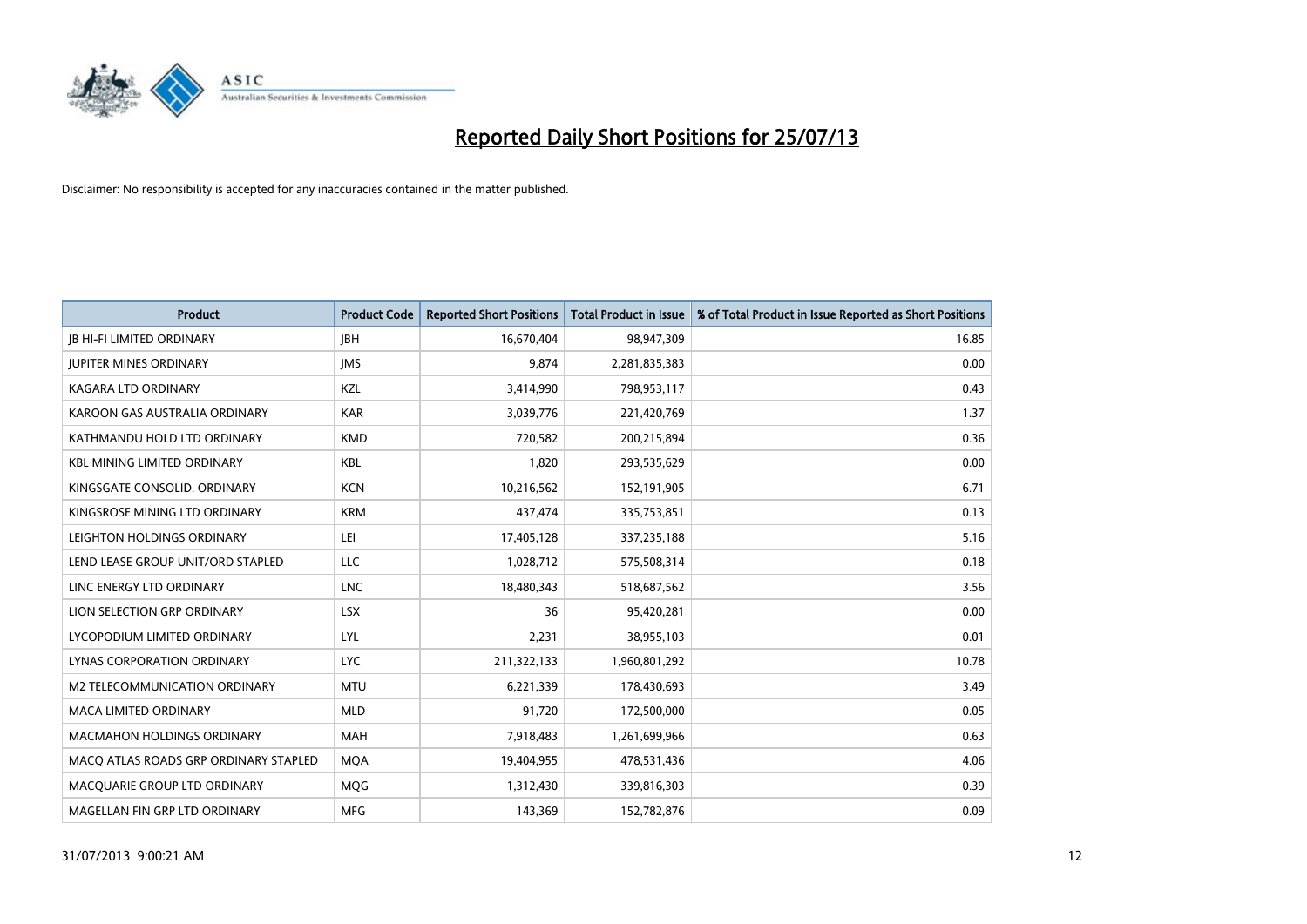

| <b>Product</b>                       | <b>Product Code</b> | <b>Reported Short Positions</b> | <b>Total Product in Issue</b> | % of Total Product in Issue Reported as Short Positions |
|--------------------------------------|---------------------|---------------------------------|-------------------------------|---------------------------------------------------------|
| <b>MATRIX C &amp; E LTD ORDINARY</b> | <b>MCE</b>          | 3,212,885                       | 94,555,428                    | 3.40                                                    |
| <b>MAVERICK DRILLING ORDINARY</b>    | <b>MAD</b>          | 8,582,316                       | 452,726,751                   | 1.90                                                    |
| <b>MAXITRANS INDUSTRIES ORDINARY</b> | <b>MXI</b>          | 12,015                          | 183,993,392                   | 0.01                                                    |
| MCMILLAN SHAKESPEARE ORDINARY        | <b>MMS</b>          | 1,572,764                       | 74,523,965                    | 2.11                                                    |
| <b>MCPHERSON'S LTD ORDINARY</b>      | <b>MCP</b>          | 10                              | 89,294,198                    | 0.00                                                    |
| MEDUSA MINING LTD ORDINARY           | <b>MML</b>          | 4,733,425                       | 188,903,911                   | 2.51                                                    |
| MEO AUSTRALIA LTD ORDINARY           | <b>MEO</b>          | 19,345                          | 627,264,587                   | 0.00                                                    |
| <b>MERMAID MARINE ORDINARY</b>       | <b>MRM</b>          | 787,042                         | 229,962,314                   | 0.34                                                    |
| MESOBLAST LIMITED ORDINARY           | <b>MSB</b>          | 16,110,068                      | 315,423,901                   | 5.11                                                    |
| METALS X LIMITED ORDINARY            | <b>MLX</b>          | 93,655                          | 1,651,766,110                 | 0.01                                                    |
| METCASH LIMITED ORDINARY             | <b>MTS</b>          | 73,632,473                      | 880,704,786                   | 8.36                                                    |
| MICLYN EXP OFFSHR ORDINARY           | <b>MIO</b>          | 573,054                         | 281,538,972                   | 0.20                                                    |
| MIGHTY RIVER POWER ORDINARY          | <b>MYT</b>          | 760,127                         | 1,400,000,094                 | 0.05                                                    |
| MINCOR RESOURCES NL ORDINARY         | <b>MCR</b>          | 2,486,884                       | 188,208,274                   | 1.32                                                    |
| MINERAL DEPOSITS ORDINARY            | <b>MDL</b>          | 3,244,062                       | 83,538,786                    | 3.88                                                    |
| MINERAL RESOURCES. ORDINARY          | <b>MIN</b>          | 9,163,792                       | 185,987,992                   | 4.93                                                    |
| MIRABELA NICKEL LTD ORDINARY         | <b>MBN</b>          | 19,608,351                      | 876,801,147                   | 2.24                                                    |
| MIRVAC GROUP STAPLED SECURITIES      | <b>MGR</b>          | 8,770,280                       | 3,664,938,678                 | 0.24                                                    |
| <b>MOLOPO ENERGY LTD ORDINARY</b>    | <b>MPO</b>          | 433,316                         | 246,664,291                   | 0.18                                                    |
| MONADELPHOUS GROUP ORDINARY          | <b>MND</b>          | 10,973,901                      | 90,940,258                    | 12.07                                                   |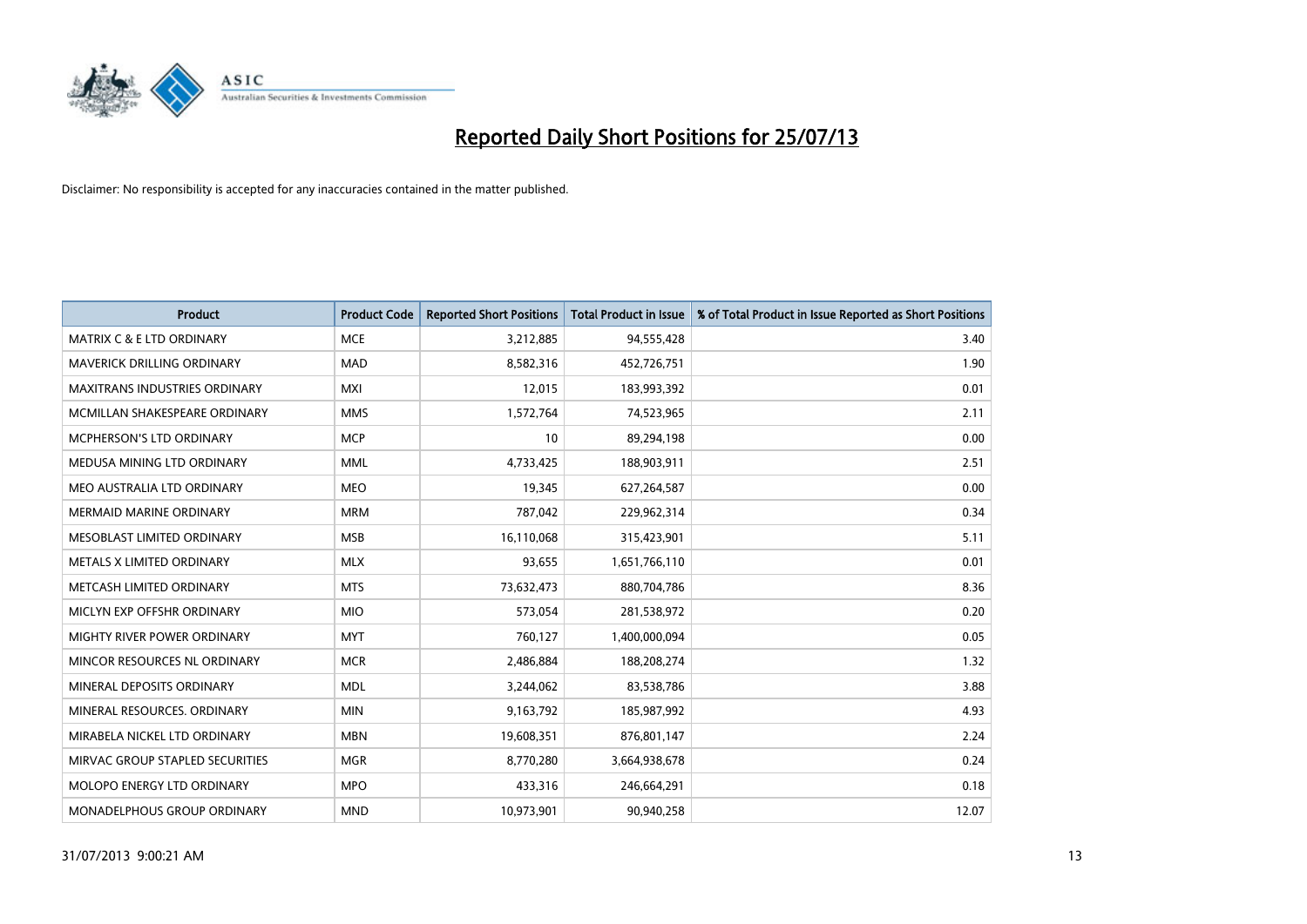

| <b>Product</b>                    | <b>Product Code</b> | <b>Reported Short Positions</b> | <b>Total Product in Issue</b> | % of Total Product in Issue Reported as Short Positions |
|-----------------------------------|---------------------|---------------------------------|-------------------------------|---------------------------------------------------------|
| MORTGAGE CHOICE LTD ORDINARY      | <b>MOC</b>          | 1,033,214                       | 123,431,282                   | 0.84                                                    |
| <b>MOUNT GIBSON IRON ORDINARY</b> | <b>MGX</b>          | 19,151,684                      | 1,090,584,232                 | 1.76                                                    |
| MULTIPLEX SITES SITES             | <b>MXUPA</b>        | 1,065                           | 4,500,000                     | 0.02                                                    |
| MURCHISON METALS LTD ORDINARY     | <b>MMX</b>          | 3,176,050                       | 450,497,346                   | 0.71                                                    |
| <b>MYER HOLDINGS LTD ORDINARY</b> | <b>MYR</b>          | 82,453,206                      | 583,594,551                   | 14.13                                                   |
| NATIONAL AUST. BANK ORDINARY      | <b>NAB</b>          | 8,522,663                       | 2,348,870,499                 | 0.36                                                    |
| NAVITAS LIMITED ORDINARY          | <b>NVT</b>          | 8,928,622                       | 375,367,918                   | 2.38                                                    |
| NEON ENERGY LIMITED ORDINARY      | <b>NEN</b>          | 954,548                         | 552,637,848                   | 0.17                                                    |
| NEW HOPE CORPORATION ORDINARY     | <b>NHC</b>          | 1,530,655                       | 830,563,352                   | 0.18                                                    |
| NEW STANDARD ENERGY ORDINARY      | <b>NSE</b>          | 322,032                         | 305,331,847                   | 0.11                                                    |
| NEWCREST MINING ORDINARY          | <b>NCM</b>          | 4,615,008                       | 766,510,971                   | 0.60                                                    |
| NEWS CORP. A NON-VOTING CDI       | <b>NNCLV</b>        | 3,206,954                       | 379,388,744                   | 0.85                                                    |
| NEWS CORP. B VOTING CDI           | <b>NNC</b>          | 140,050                         | 199,630,239                   | 0.07                                                    |
| NEWSAT LIMITED ORDINARY           | <b>NWT</b>          | 15,440                          | 539,578,507                   | 0.00                                                    |
| NEXTDC LIMITED ORDINARY           | <b>NXT</b>          | 6,202,639                       | 173,673,716                   | 3.57                                                    |
| NEXUS ENERGY LIMITED ORDINARY     | <b>NXS</b>          | 4,269,965                       | 1,330,219,459                 | 0.32                                                    |
| NIB HOLDINGS LIMITED ORDINARY     | <b>NHF</b>          | 427,857                         | 439,004,182                   | 0.10                                                    |
| NIDO PETROLEUM ORDINARY           | <b>NDO</b>          | 42,598                          | 2,046,650,968                 | 0.00                                                    |
| NOBLE MINERAL RES ORDINARY        | <b>NMG</b>          | 2,365,726                       | 666,397,952                   | 0.36                                                    |
| NORFOLK GROUP ORDINARY            | <b>NFK</b>          | 50                              | 161,999,196                   | 0.00                                                    |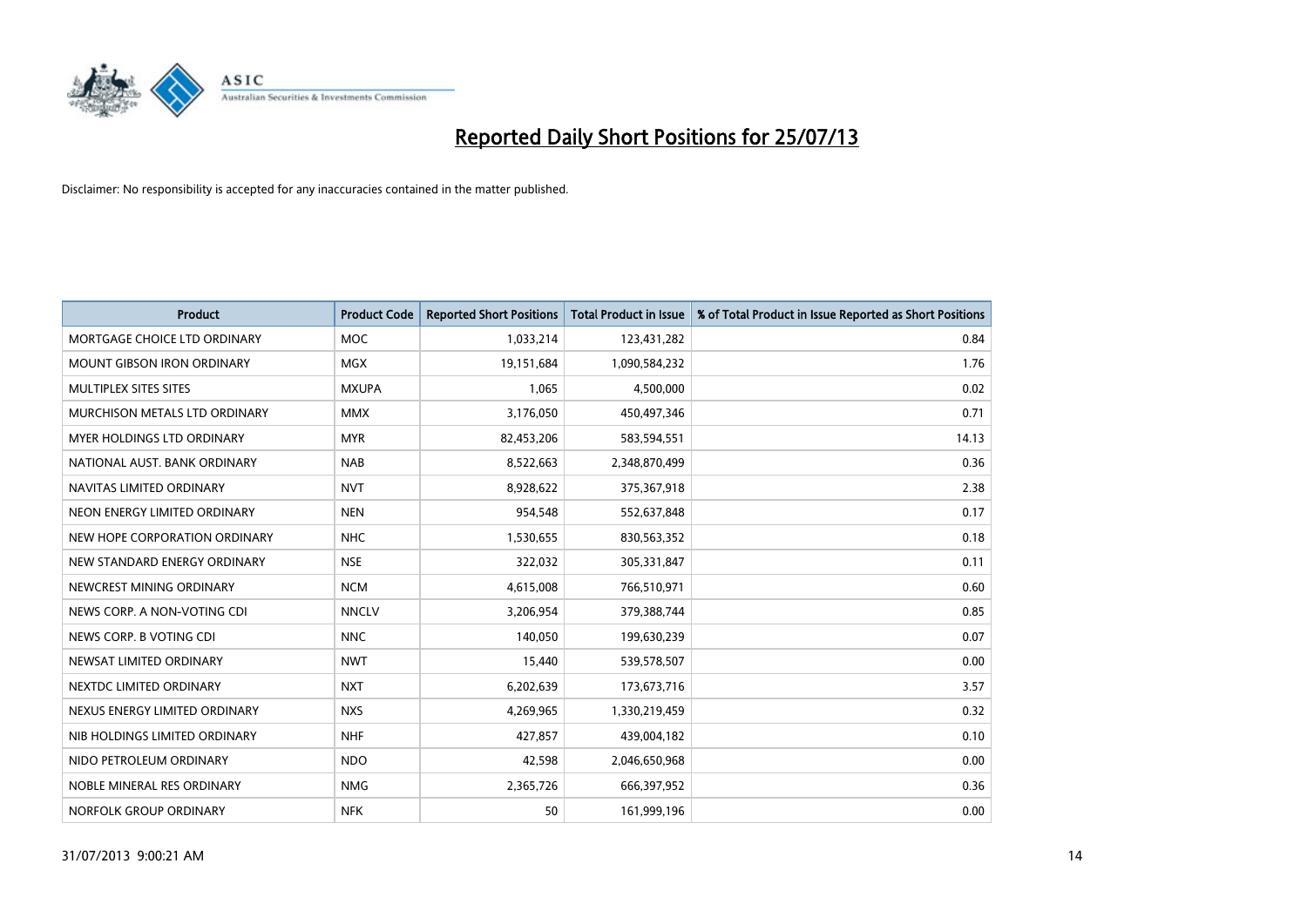

| <b>Product</b>                        | <b>Product Code</b> | <b>Reported Short Positions</b> | <b>Total Product in Issue</b> | % of Total Product in Issue Reported as Short Positions |
|---------------------------------------|---------------------|---------------------------------|-------------------------------|---------------------------------------------------------|
| NORTHERN IRON LTD ORDINARY            | <b>NFE</b>          | 1,617,501                       | 484,405,314                   | 0.33                                                    |
| NORTHERN STAR ORDINARY                | <b>NST</b>          | 6,779,137                       | 424,279,762                   | 1.60                                                    |
| NOVOGEN LIMITED ORDINARY              | <b>NRT</b>          | 19,416                          | 139,098,402                   | 0.01                                                    |
| NRW HOLDINGS LIMITED ORDINARY         | <b>NWH</b>          | 20,716,958                      | 278,888,011                   | 7.43                                                    |
| NUCOAL RESOURCES LTD ORDINARY         | <b>NCR</b>          | 190,001                         | 768,612,354                   | 0.02                                                    |
| NUFARM LIMITED ORDINARY               | <b>NUF</b>          | 14,782,660                      | 262,954,040                   | 5.62                                                    |
| OCEANAGOLD CORP. CHESS DEPOSITARY INT | <b>OGC</b>          | 1,918,280                       | 293,574,586                   | 0.65                                                    |
| OIL SEARCH LTD ORDINARY               | OSH                 | 7,748,243                       | 1,340,018,530                 | 0.58                                                    |
| OM HOLDINGS LIMITED ORDINARY          | <b>OMH</b>          | 3,198,988                       | 733,423,337                   | 0.44                                                    |
| ORICA LIMITED ORDINARY                | ORI                 | 7,601,891                       | 368,203,632                   | 2.06                                                    |
| ORIGIN ENERGY ORDINARY                | <b>ORG</b>          | 13,378,433                      | 1,097,963,570                 | 1.22                                                    |
| OROCOBRE LIMITED ORDINARY             | <b>ORE</b>          | 506,490                         | 117,745,140                   | 0.43                                                    |
| OROTONGROUP LIMITED ORDINARY          | <b>ORL</b>          | 324,990                         | 40,880,902                    | 0.79                                                    |
| ORPHEUS ENERGY LTD ORDINARY           | <b>OEG</b>          | 67,200                          | 130,475,919                   | 0.05                                                    |
| OZ MINERALS ORDINARY                  | OZL                 | 7,047,954                       | 303,470,022                   | 2.32                                                    |
| <b>PACIFIC BRANDS ORDINARY</b>        | <b>PBG</b>          | 15,046,211                      | 912,915,695                   | 1.65                                                    |
| PALADIN ENERGY LTD ORDINARY           | <b>PDN</b>          | 109,630,329                     | 837,187,808                   | 13.10                                                   |
| PANAUST LIMITED ORDINARY              | <b>PNA</b>          | 6,942,352                       | 619,084,930                   | 1.12                                                    |
| PANORAMIC RESOURCES ORDINARY          | PAN                 | 136,923                         | 260,676,416                   | 0.05                                                    |
| PAPERLINX LIMITED ORDINARY            | <b>PPX</b>          | 48,101                          | 609,280,761                   | 0.01                                                    |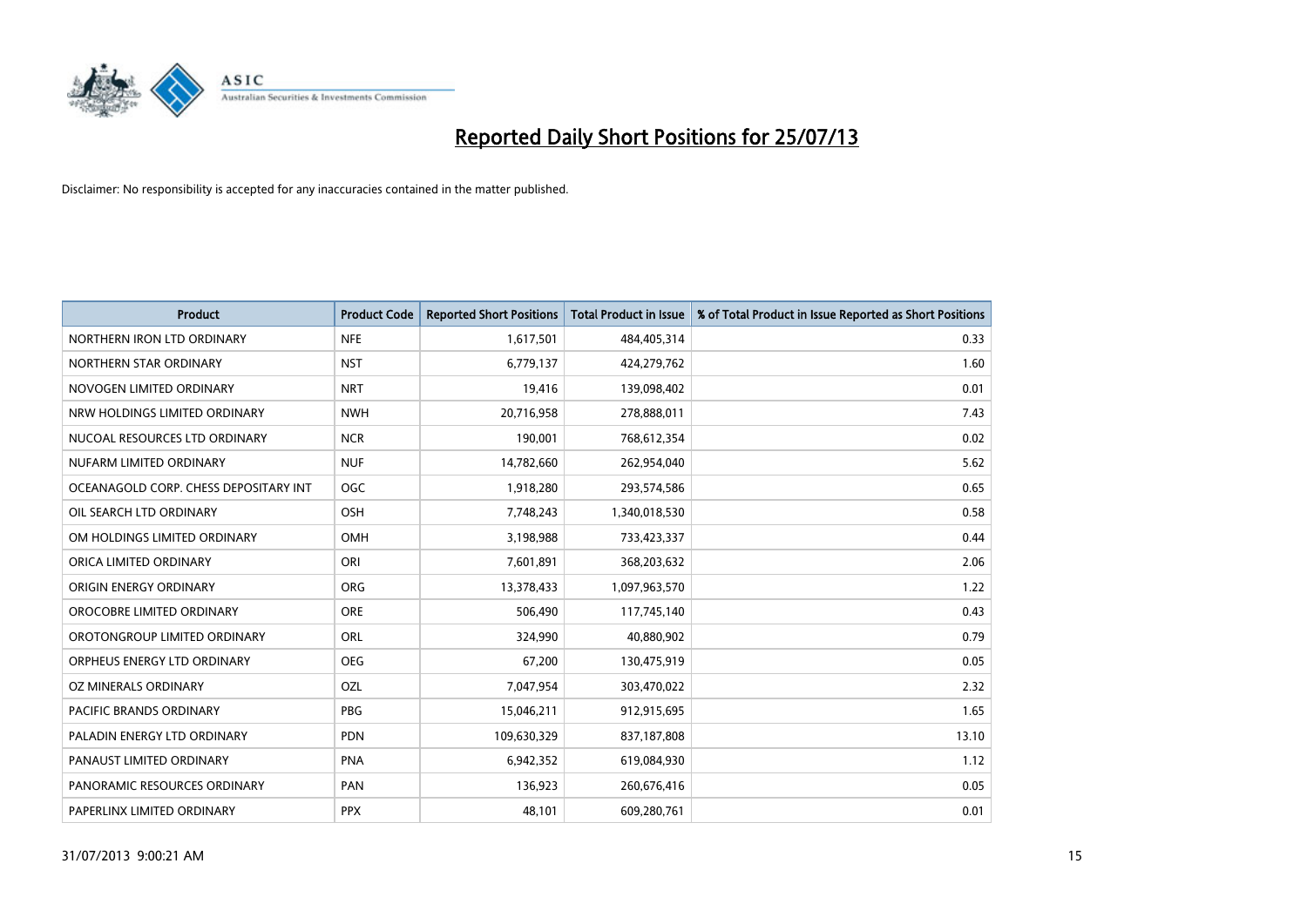

| <b>Product</b>                 | <b>Product Code</b> | <b>Reported Short Positions</b> | <b>Total Product in Issue</b> | % of Total Product in Issue Reported as Short Positions |
|--------------------------------|---------------------|---------------------------------|-------------------------------|---------------------------------------------------------|
| PAPILLON RES LTD ORDINARY      | <b>PIR</b>          | 9,643,765                       | 337,544,210                   | 2.86                                                    |
| PEET LIMITED ORDINARY          | <b>PPC</b>          | 3,664,710                       | 431,986,887                   | 0.85                                                    |
| PERILYA LIMITED ORDINARY       | PEM                 | 21,528                          | 769,316,426                   | 0.00                                                    |
| PERPETUAL LIMITED ORDINARY     | <b>PPT</b>          | 2,239,455                       | 41,980,678                    | 5.33                                                    |
| PERSEUS MINING LTD ORDINARY    | PRU                 | 18,631,815                      | 457,962,088                   | 4.07                                                    |
| PHARMAXIS LTD ORDINARY         | <b>PXS</b>          | 7,244,534                       | 308,543,389                   | 2.35                                                    |
| PHOSPHAGENICS LTD. ORDINARY    | <b>POH</b>          | 274,058                         | 1,020,465,957                 | 0.03                                                    |
| PLATINUM ASSET ORDINARY        | <b>PTM</b>          | 3,679,345                       | 578,145,695                   | 0.64                                                    |
| PLATINUM AUSTRALIA ORDINARY    | <b>PLA</b>          | 836,127                         | 504,968,043                   | 0.17                                                    |
| PMI GOLD CORP CDI 1:1          | <b>PVM</b>          | 232,274                         | 151,793,751                   | 0.15                                                    |
| PMP LIMITED ORDINARY           | PMP                 | 28,840                          | 323,781,124                   | 0.01                                                    |
| PREMIER INVESTMENTS ORDINARY   | <b>PMV</b>          | 1,469,634                       | 155,260,478                   | 0.95                                                    |
| PRIMA BIOMED LTD ORDINARY      | PRR                 | 343,262                         | 1,159,559,341                 | 0.03                                                    |
| PRIMARY HEALTH CARE ORDINARY   | <b>PRY</b>          | 27,060,866                      | 503,921,941                   | 5.37                                                    |
| PRIME MEDIA GRP LTD ORDINARY   | <b>PRT</b>          | 97,864                          | 366,330,303                   | 0.03                                                    |
| PRIMEAG AUSTRALIA ORDINARY     | PAG                 | 7,396                           | 266,394,444                   | 0.00                                                    |
| PROGRAMMED ORDINARY            | <b>PRG</b>          | 399,942                         | 118,192,527                   | 0.34                                                    |
| <b>QANTAS AIRWAYS ORDINARY</b> | QAN                 | 22,733,555                      | 2,241,745,788                 | 1.01                                                    |
| OBE INSURANCE GROUP ORDINARY   | <b>OBE</b>          | 29,398,818                      | 1,220,868,532                 | 2.41                                                    |
| ORXPHARMA LTD ORDINARY         | <b>ORX</b>          | 1,159,553                       | 144,785,606                   | 0.80                                                    |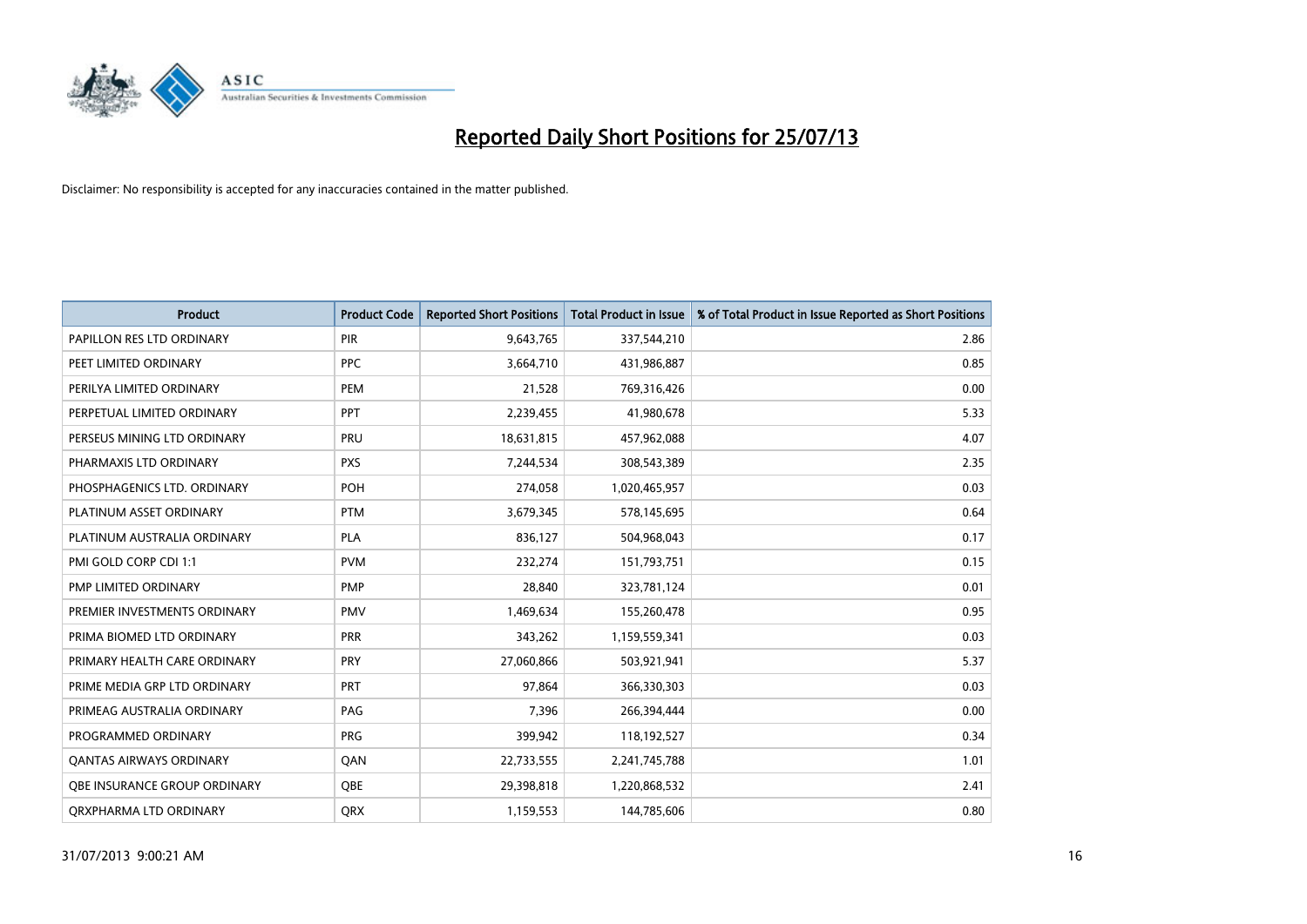

| <b>Product</b>                    | <b>Product Code</b> | <b>Reported Short Positions</b> | <b>Total Product in Issue</b> | % of Total Product in Issue Reported as Short Positions |
|-----------------------------------|---------------------|---------------------------------|-------------------------------|---------------------------------------------------------|
| <b>QUBE HOLDINGS LTD ORDINARY</b> | QUB                 | 14,868,413                      | 928,965,547                   | 1.60                                                    |
| RAMELIUS RESOURCES ORDINARY       | <b>RMS</b>          | 3,141,055                       | 337,686,949                   | 0.93                                                    |
| RAMSAY HEALTH CARE ORDINARY       | <b>RHC</b>          | 1,850,675                       | 202,081,252                   | 0.92                                                    |
| RANGE RESOURCES LTD ORDINARY      | <b>RRS</b>          | 44,458                          | 2,873,969,974                 | 0.00                                                    |
| <b>RCR TOMLINSON ORDINARY</b>     | <b>RCR</b>          | 2,290,410                       | 132,431,265                   | 1.73                                                    |
| <b>REA GROUP ORDINARY</b>         | <b>REA</b>          | 754,420                         | 131,714,699                   | 0.57                                                    |
| RECKON LIMITED ORDINARY           | <b>RKN</b>          | 4,396                           | 129,488,015                   | 0.00                                                    |
| RED 5 LIMITED ORDINARY            | <b>RED</b>          | 789,746                         | 135,488,008                   | 0.58                                                    |
| <b>RED FORK ENERGY ORDINARY</b>   | <b>RFE</b>          | 3,831,937                       | 446,551,719                   | 0.86                                                    |
| REDBANK ENERGY LTD ORDINARY       | AEJ                 | 13                              | 786,287                       | 0.00                                                    |
| REECE AUSTRALIA LTD. ORDINARY     | <b>REH</b>          | 447                             | 99,600,000                    | 0.00                                                    |
| <b>REGIS RESOURCES ORDINARY</b>   | <b>RRL</b>          | 15,079,359                      | 477,287,629                   | 3.16                                                    |
| RESMED INC CDI 10:1               | <b>RMD</b>          | 9,305,928                       | 1,556,242,300                 | 0.60                                                    |
| RESOLUTE MINING ORDINARY          | <b>RSG</b>          | 1,737,281                       | 640,994,224                   | 0.27                                                    |
| RESOURCE EQUIP LTD ORDINARY       | <b>RQL</b>          | 5,000                           | 248,990,471                   | 0.00                                                    |
| RESOURCE GENERATION ORDINARY      | <b>RES</b>          | 170,073                         | 284,698,002                   | 0.06                                                    |
| RETAIL FOOD GROUP ORDINARY        | <b>RFG</b>          | 2,540,976                       | 130,301,190                   | 1.95                                                    |
| REX MINERALS LIMITED ORDINARY     | <b>RXM</b>          | 1,760,291                       | 188,907,284                   | 0.93                                                    |
| RHG LIMITED ORDINARY              | <b>RHG</b>          | 1,051,083                       | 308,483,177                   | 0.34                                                    |
| RIALTO ENERGY ORDINARY            | <b>RIA</b>          | 41                              | 786,649,489                   | 0.00                                                    |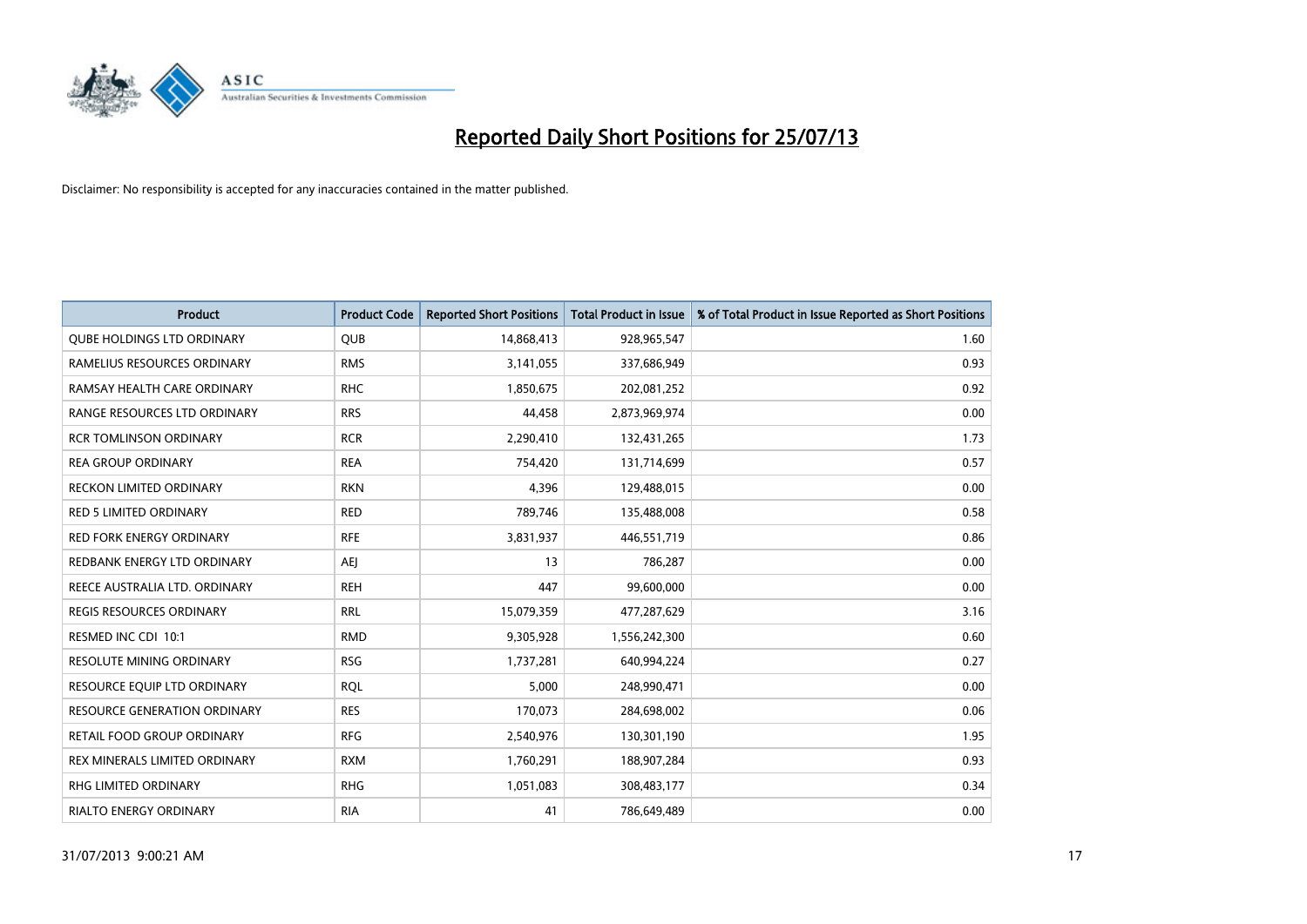

| <b>Product</b>                        | <b>Product Code</b> | <b>Reported Short Positions</b> | <b>Total Product in Issue</b> | % of Total Product in Issue Reported as Short Positions |
|---------------------------------------|---------------------|---------------------------------|-------------------------------|---------------------------------------------------------|
| <b>RIDLEY CORPORATION ORDINARY</b>    | <b>RIC</b>          | 752,750                         | 307,817,071                   | 0.24                                                    |
| RIO TINTO LIMITED ORDINARY            | <b>RIO</b>          | 5,262,567                       | 435,758,720                   | 1.21                                                    |
| ROBUST RESOURCES ORDINARY             | <b>ROL</b>          | 10,000                          | 88,139,423                    | 0.01                                                    |
| ROC OIL COMPANY ORDINARY              | <b>ROC</b>          | 1,952,883                       | 683,235,552                   | 0.29                                                    |
| SAI GLOBAL LIMITED ORDINARY           | SAI                 | 12,534,830                      | 209,440,120                   | 5.98                                                    |
| SALMAT LIMITED ORDINARY               | <b>SLM</b>          | 60,955                          | 159,812,799                   | 0.04                                                    |
| SANDFIRE RESOURCES ORDINARY           | <b>SFR</b>          | 3,867,531                       | 155,640,968                   | 2.48                                                    |
| SANTANA MINERALS LTD ORDINARY         | SMI                 | 488,715                         | 97,725,799                    | 0.50                                                    |
| <b>SANTOS LTD ORDINARY</b>            | <b>STO</b>          | 4,430,495                       | 965,584,404                   | 0.46                                                    |
| SARACEN MINERAL ORDINARY              | SAR                 | 19,922,656                      | 595,263,186                   | 3.35                                                    |
| SCA PROPERTY GROUP STAPLED SECURITIES | SCP                 | 32,739,973                      | 642,417,140                   | 5.10                                                    |
| SEDGMAN LIMITED ORDINARY              | <b>SDM</b>          | 609,365                         | 220,368,310                   | 0.28                                                    |
| <b>SEEK LIMITED ORDINARY</b>          | <b>SEK</b>          | 19,738,749                      | 337,833,019                   | 5.84                                                    |
| SELECT HARVESTS ORDINARY              | SHV                 | 23,568                          | 57,462,851                    | 0.04                                                    |
| SENEX ENERGY LIMITED ORDINARY         | <b>SXY</b>          | 7,359,620                       | 1,140,804,837                 | 0.65                                                    |
| SERVCORP LIMITED ORDINARY             | SRV                 | 242                             | 98,432,275                    | 0.00                                                    |
| SERVICE STREAM ORDINARY               | SSM                 | 477,216                         | 283,418,867                   | 0.17                                                    |
| SEVEN GROUP HOLDINGS ORDINARY         | <b>SVW</b>          | 3,824,940                       | 308,160,281                   | 1.24                                                    |
| SEVEN WEST MEDIA LTD ORDINARY         | <b>SWM</b>          | 3,193,811                       | 999,160,872                   | 0.32                                                    |
| SIGMA PHARMACEUTICAL ORDINARY         | <b>SIP</b>          | 7,449,150                       | 1,135,152,441                 | 0.66                                                    |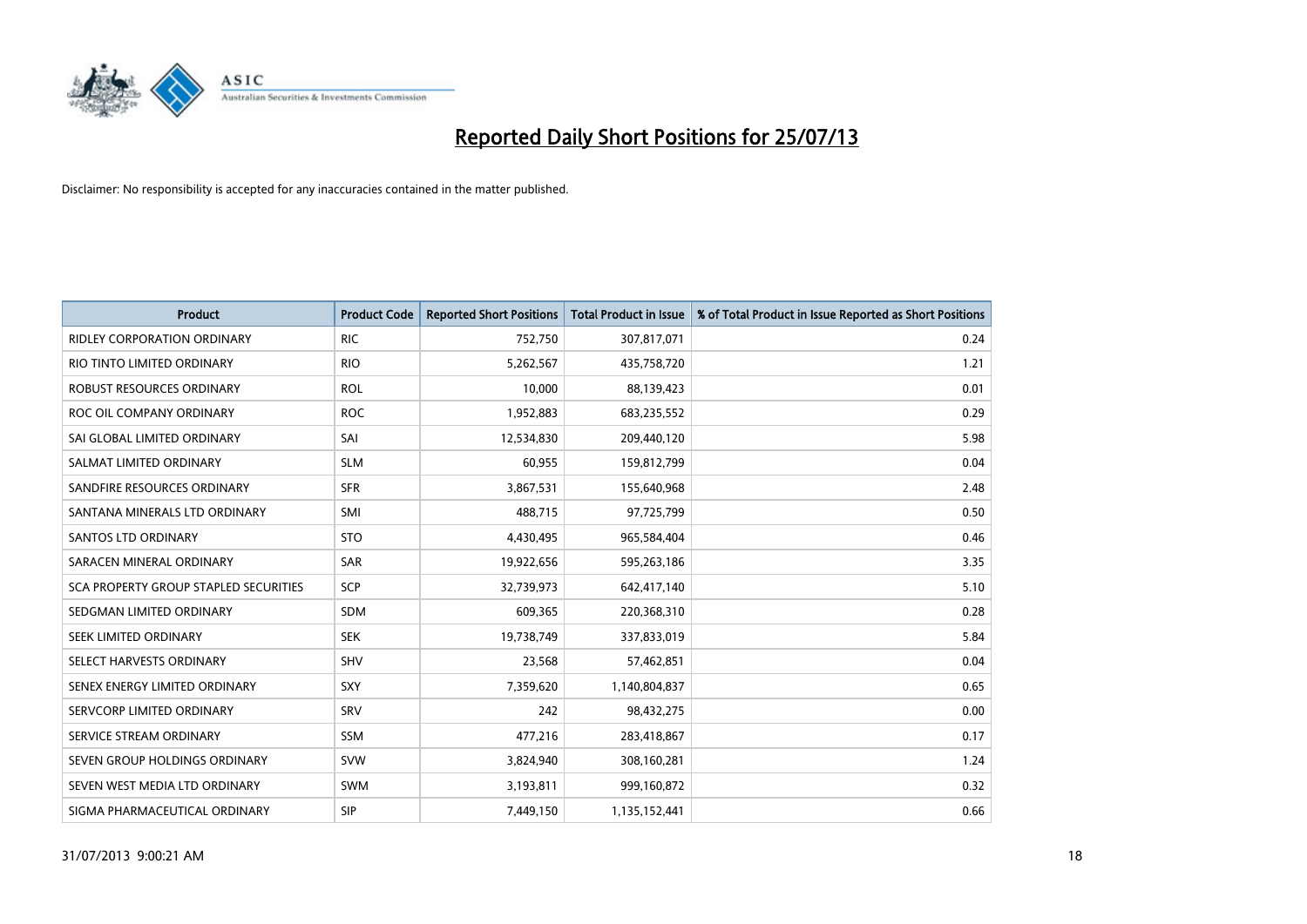

| <b>Product</b>                           | <b>Product Code</b> | <b>Reported Short Positions</b> | <b>Total Product in Issue</b> | % of Total Product in Issue Reported as Short Positions |
|------------------------------------------|---------------------|---------------------------------|-------------------------------|---------------------------------------------------------|
| SIHAYO GOLD LIMITED ORDINARY             | SIH                 |                                 | 844,832,293                   | 0.00                                                    |
| SILEX SYSTEMS ORDINARY                   | <b>SLX</b>          | 1,849,047                       | 170,249,150                   | 1.09                                                    |
| SILVER CHEF LIMITED ORDINARY             | SIV                 | 54,945                          | 28,762,745                    | 0.19                                                    |
| SILVER LAKE RESOURCE ORDINARY            | <b>SLR</b>          | 11,629,294                      | 379,048,750                   | 3.07                                                    |
| SIMS METAL MGMT LTD ORDINARY             | <b>SGM</b>          | 8,925,217                       | 204,314,281                   | 4.37                                                    |
| SINGAPORE TELECOMM. CHESS DEPOSITARY INT | SGT                 | 3,829,075                       | 193,182,091                   | 1.98                                                    |
| SIRIUS RESOURCES NL ORDINARY             | <b>SIR</b>          | 4,108,608                       | 226,270,167                   | 1.82                                                    |
| SIRTEX MEDICAL ORDINARY                  | <b>SRX</b>          | 592,174                         | 56,079,887                    | 1.06                                                    |
| SKILLED GROUP LTD ORDINARY               | <b>SKE</b>          | 5,088,921                       | 233,533,526                   | 2.18                                                    |
| <b>SLATER &amp; GORDON ORDINARY</b>      | SGH                 | 942                             | 197,109,265                   | 0.00                                                    |
| SMS MANAGEMENT, ORDINARY                 | <b>SMX</b>          | 1,835,617                       | 69,919,865                    | 2.63                                                    |
| SONIC HEALTHCARE ORDINARY                | <b>SHL</b>          | 7,597,527                       | 397,205,681                   | 1.91                                                    |
| SOUL PATTINSON (W.H) ORDINARY            | SOL                 | 81,526                          | 239,395,320                   | 0.03                                                    |
| SOUTH BOULDER MINES ORDINARY             | <b>STB</b>          | 15,728                          | 127,952,826                   | 0.01                                                    |
| SP AUSNET STAPLED SECURITIES             | <b>SPN</b>          | 35,385,753                      | 3,376,325,523                 | 1.05                                                    |
| SPARK INFRASTRUCTURE STAPLED NOTE & UNIT | <b>SKI</b>          | 53,995,736                      | 1,326,734,264                 | 4.07                                                    |
| SPDR 200 FUND ETF UNITS                  | <b>STW</b>          | 35,382                          | 45,278,688                    | 0.08                                                    |
| SPECIALTY FASHION ORDINARY               | <b>SFH</b>          | 60,001                          | 192,236,121                   | 0.03                                                    |
| ST BARBARA LIMITED ORDINARY              | SBM                 | 26,281,762                      | 488,074,077                   | 5.38                                                    |
| STARPHARMA HOLDINGS ORDINARY             | SPL                 | 15,585,142                      | 283,864,948                   | 5.49                                                    |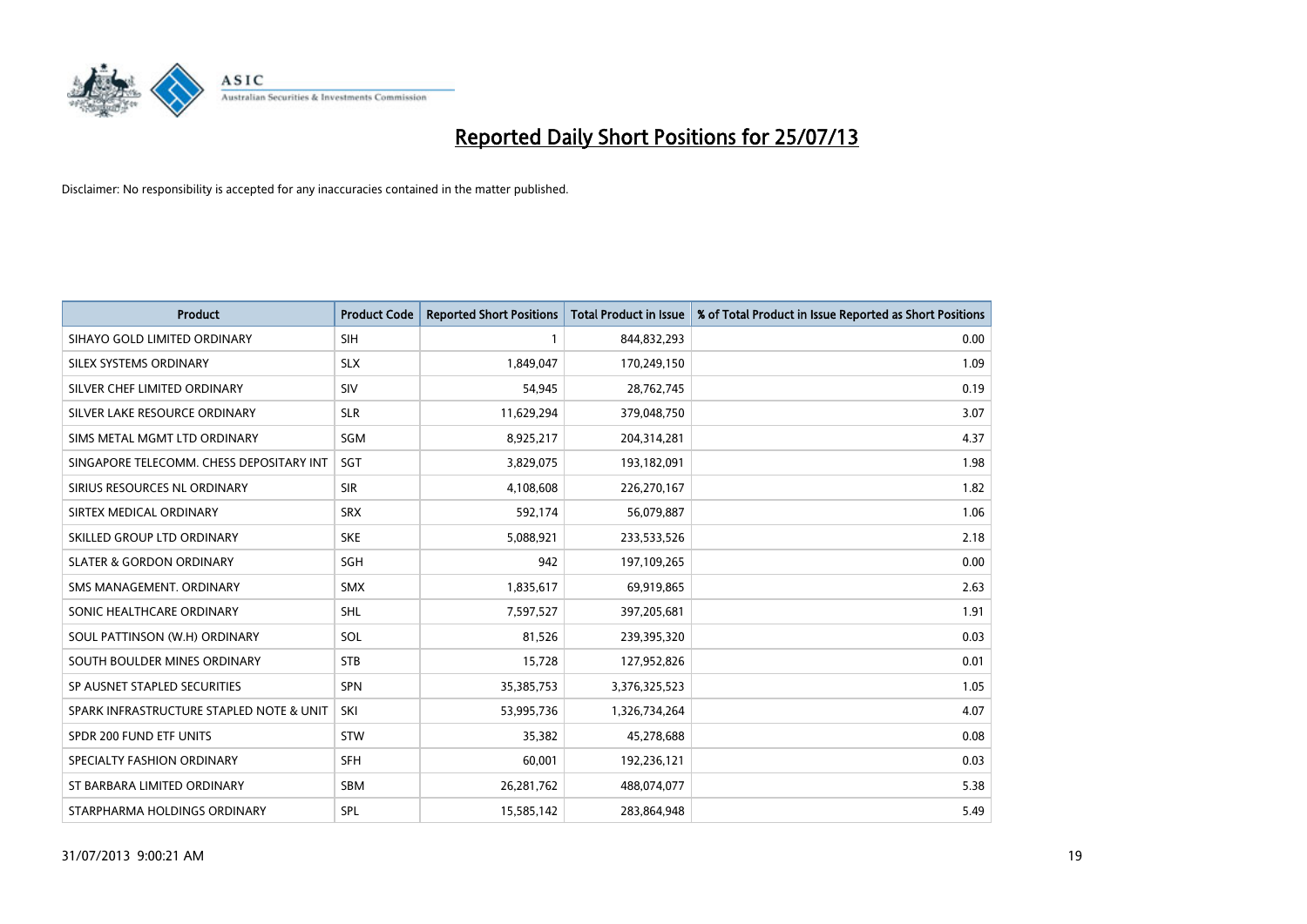

| <b>Product</b>                       | <b>Product Code</b> | <b>Reported Short Positions</b> | <b>Total Product in Issue</b> | % of Total Product in Issue Reported as Short Positions |
|--------------------------------------|---------------------|---------------------------------|-------------------------------|---------------------------------------------------------|
| STHN CROSS MEDIA ORDINARY            | <b>SXL</b>          | 8,324,983                       | 704,858,524                   | 1.18                                                    |
| STOCKLAND UNITS/ORD STAPLED          | <b>SGP</b>          | 6,857,615                       | 2,305,750,747                 | 0.30                                                    |
| STRAITS RES LTD. ORDINARY            | SRO                 | 31,522                          | 1,164,150,159                 | 0.00                                                    |
| STW COMMUNICATIONS ORDINARY          | SGN                 | 1,210,250                       | 403,828,512                   | 0.30                                                    |
| SUNCORP GROUP LTD ORDINARY           | <b>SUN</b>          | 7,843,411                       | 1,286,600,980                 | 0.61                                                    |
| SUNDANCE ENERGY ORDINARY             | <b>SEA</b>          | 502,952                         | 462,611,982                   | 0.11                                                    |
| SUNDANCE RESOURCES ORDINARY          | <b>SDL</b>          | 48,251,346                      | 3,072,110,985                 | 1.57                                                    |
| SUNLAND GROUP LTD ORDINARY           | <b>SDG</b>          | 18,391                          | 189,417,674                   | 0.01                                                    |
| SUPER RET REP LTD ORDINARY           | <b>SUL</b>          | 684,745                         | 196,472,811                   | 0.35                                                    |
| SYD AIRPORT STAPLED US PROHIBIT.     | <b>SYD</b>          | 17,924,360                      | 1,861,210,782                 | 0.96                                                    |
| SYRAH RESOURCES ORDINARY             | <b>SYR</b>          | 605,806                         | 147,867,623                   | 0.41                                                    |
| <b>TABCORP HOLDINGS LTD ORDINARY</b> | <b>TAH</b>          | 20,002,525                      | 744,885,690                   | 2.69                                                    |
| TANAMI GOLD NL ORDINARY              | <b>TAM</b>          | 178,918                         | 587,548,523                   | 0.03                                                    |
| TAP OIL LIMITED ORDINARY             | <b>TAP</b>          | 217,287                         | 241,608,606                   | 0.09                                                    |
| TASSAL GROUP LIMITED ORDINARY        | <b>TGR</b>          | 261,396                         | 146,304,404                   | 0.18                                                    |
| TATTS GROUP LTD ORDINARY             | <b>TTS</b>          | 17,043,501                      | 1,402,708,406                 | 1.22                                                    |
| TELECOM CORPORATION ORDINARY         | <b>TEL</b>          | 11,224,012                      | 1,817,088,869                 | 0.62                                                    |
| TELSTRA CORPORATION. ORDINARY        | <b>TLS</b>          | 47,589,522                      | 12,443,074,357                | 0.38                                                    |
| TEN NETWORK HOLDINGS ORDINARY        | <b>TEN</b>          | 123,778,493                     | 2,586,970,845                 | 4.78                                                    |
| TERANGA GOLD CORP CDI 1:1            | <b>TGZ</b>          | 32,574                          | 133,042,143                   | 0.02                                                    |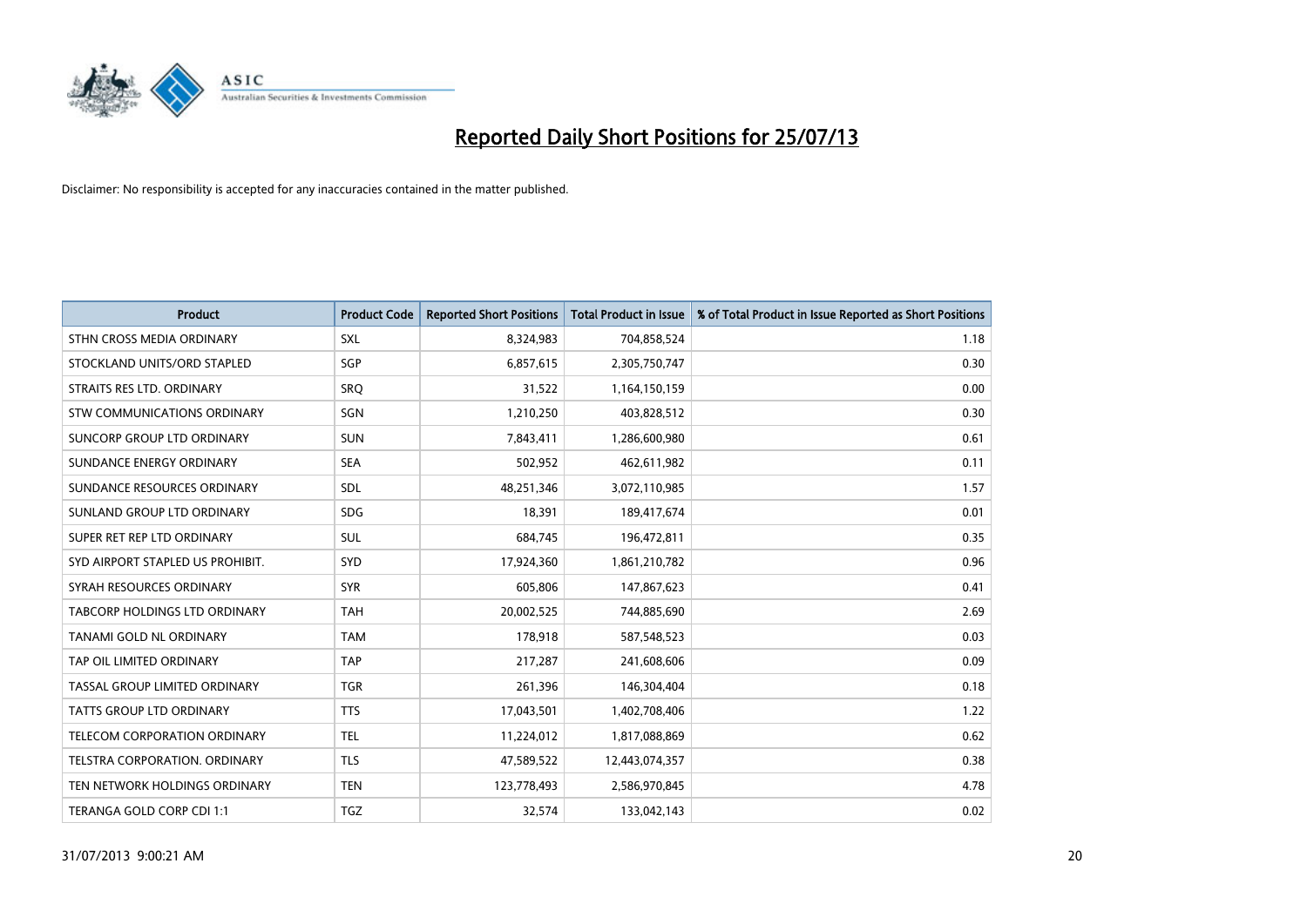

| <b>Product</b>                        | <b>Product Code</b> | <b>Reported Short Positions</b> | <b>Total Product in Issue</b> | % of Total Product in Issue Reported as Short Positions |
|---------------------------------------|---------------------|---------------------------------|-------------------------------|---------------------------------------------------------|
| THE REJECT SHOP ORDINARY              | <b>TRS</b>          | 1,792,921                       | 28,826,248                    | 6.22                                                    |
| THE TRUST COMP LTD ORDINARY           | <b>TRU</b>          | 2,468                           | 33,657,334                    | 0.01                                                    |
| THORN GROUP LIMITED ORDINARY          | <b>TGA</b>          | 47,235                          | 148,897,155                   | 0.03                                                    |
| TIGER RESOURCES ORDINARY              | <b>TGS</b>          | 878,202                         | 674,770,269                   | 0.13                                                    |
| <b>TOLL HOLDINGS LTD ORDINARY</b>     | <b>TOL</b>          | 32,869,931                      | 717,133,875                   | 4.58                                                    |
| TOX FREE SOLUTIONS ORDINARY           | <b>TOX</b>          | 896,716                         | 132,519,859                   | 0.68                                                    |
| TPG TELECOM LIMITED ORDINARY          | <b>TPM</b>          | 1,045,693                       | 793,808,141                   | 0.13                                                    |
| TRADE ME GROUP ORDINARY               | <b>TME</b>          | 348,692                         | 396,017,568                   | 0.09                                                    |
| <b>TRANSFIELD SERVICES ORDINARY</b>   | <b>TSE</b>          | 28,647,892                      | 512,457,716                   | 5.59                                                    |
| TRANSPACIFIC INDUST, ORDINARY         | <b>TPI</b>          | 7,524,026                       | 1,578,563,490                 | 0.48                                                    |
| TRANSURBAN GROUP TRIPLE STAPLED SEC.  | <b>TCL</b>          | 1,817,591                       | 1,481,594,818                 | 0.12                                                    |
| TREASURY WINE ESTATE ORDINARY         | <b>TWE</b>          | 18,050,583                      | 647, 227, 144                 | 2.79                                                    |
| TROY RESOURCES LTD ORDINARY           | <b>TRY</b>          | 1,202,733                       | 164,568,698                   | 0.73                                                    |
| TWENTY-FIRST FOX INC A NON-VOTING CDI | <b>FOXLV</b>        | 1,788,223                       | 1,624,361,430                 | 0.11                                                    |
| TWENTY-FIRST FOX INC B VOTING CDI     | <b>FOX</b>          | 261,772                         | 1,112,242,645                 | 0.02                                                    |
| UGL LIMITED ORDINARY                  | UGL                 | 15,430,967                      | 166,511,240                   | 9.27                                                    |
| UXC LIMITED ORDINARY                  | <b>UXC</b>          | 590,794                         | 308,806,649                   | 0.19                                                    |
| VIRGIN AUS HLDG LTD ORDINARY          | <b>VAH</b>          | 79,153,091                      | 2,581,231,776                 | 3.07                                                    |
| <b>VIRTUS HEALTH LTD ORDINARY</b>     | <b>VRT</b>          | 330,491                         | 79,536,601                    | 0.42                                                    |
| <b>VOCUS COMMS LTD ORDINARY</b>       | <b>VOC</b>          | 22,920                          | 78,546,557                    | 0.03                                                    |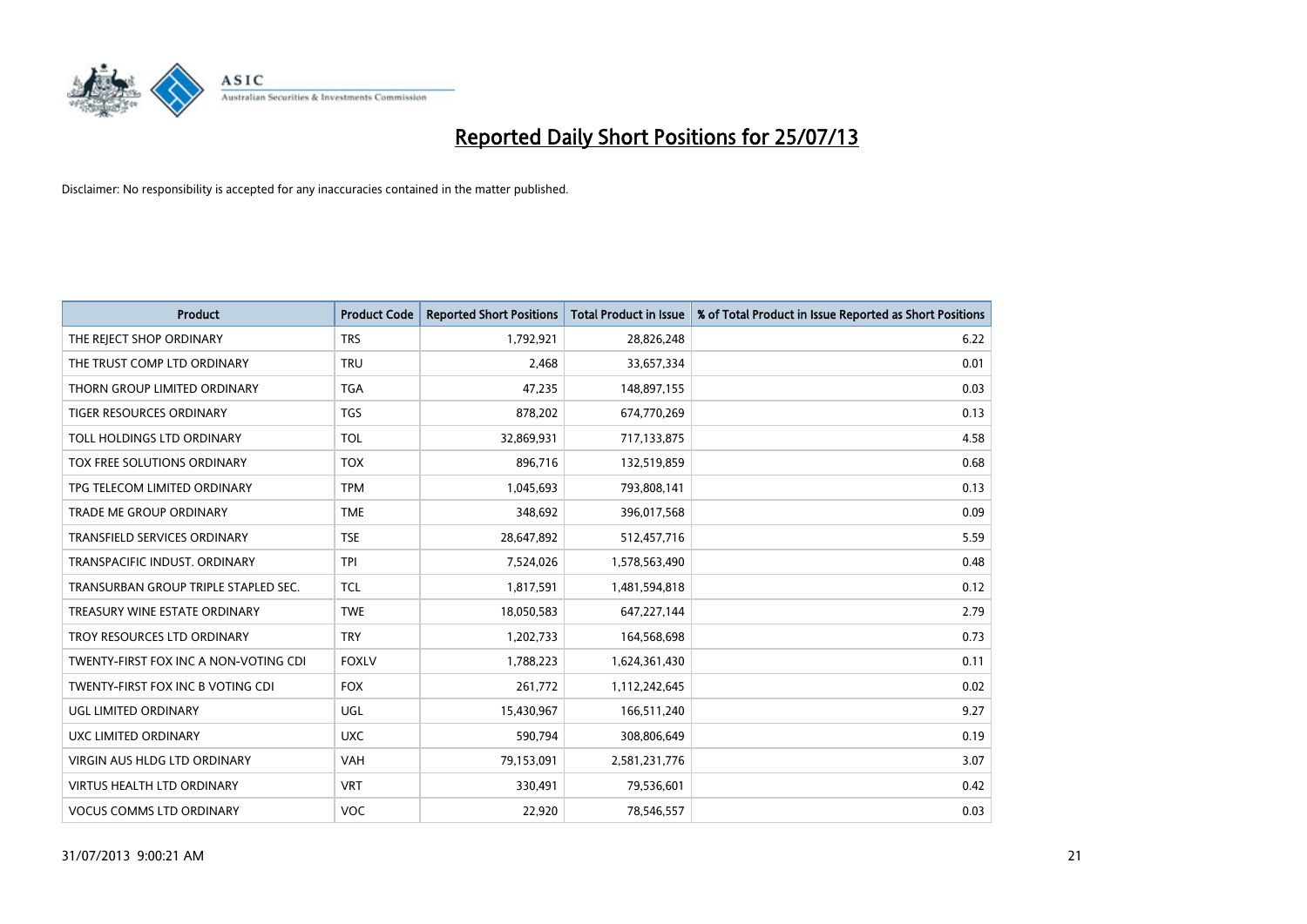

| <b>Product</b>                                | <b>Product Code</b> | <b>Reported Short Positions</b> | <b>Total Product in Issue</b> | % of Total Product in Issue Reported as Short Positions |
|-----------------------------------------------|---------------------|---------------------------------|-------------------------------|---------------------------------------------------------|
| <b>WATPAC LIMITED ORDINARY</b>                | <b>WTP</b>          | 63,012                          | 184,332,526                   | 0.03                                                    |
| <b>WDS LIMITED ORDINARY</b>                   | <b>WDS</b>          | 7                               | 144,740,614                   | 0.00                                                    |
| WEBIET LIMITED ORDINARY                       | <b>WEB</b>          | 1,397,927                       | 79,397,959                    | 1.76                                                    |
| <b>WESFARMERS LIMITED ORDINARY</b>            | <b>WES</b>          | 26,415,354                      | 1,006,671,453                 | 2.62                                                    |
| <b>WESFARMERS LIMITED PARTIALLY PROTECTED</b> | <b>WESN</b>         | 114,108                         | 150,522,145                   | 0.08                                                    |
| <b>WESTERN AREAS LTD ORDINARY</b>             | <b>WSA</b>          | 20,516,357                      | 196,843,803                   | 10.42                                                   |
| WESTERN DESERT RES. ORDINARY                  | <b>WDR</b>          | 2,210,416                       | 392,493,317                   | 0.56                                                    |
| WESTFIELD GROUP ORD/UNIT STAPLED SEC          | <b>WDC</b>          | 5,895,637                       | 2,169,560,150                 | 0.27                                                    |
| WESTFIELD RETAIL TST UNIT STAPLED             | <b>WRT</b>          | 14,120,340                      | 3,054,166,195                 | 0.46                                                    |
| <b>WESTPAC BANKING CORP ORDINARY</b>          | <b>WBC</b>          | 22,431,457                      | 3,103,729,084                 | 0.72                                                    |
| WHITE ENERGY COMPANY ORDINARY                 | <b>WEC</b>          | 42,413                          | 322,974,494                   | 0.01                                                    |
| <b>WHITEHAVEN COAL ORDINARY</b>               | <b>WHC</b>          | 103,621,368                     | 1,025,692,710                 | 10.10                                                   |
| WHK GROUP LIMITED ORDINARY                    | <b>WHG</b>          | 1,458,847                       | 269,665,096                   | 0.54                                                    |
| WIDE BAY AUST LTD ORDINARY                    | <b>WBB</b>          | 7,781                           | 36,238,600                    | 0.02                                                    |
| WINDIMURRA VANADIUM ORDINARY                  | <b>WVL</b>          | 20,461                          | 19,284,366                    | 0.11                                                    |
| WOODSIDE PETROLEUM ORDINARY                   | <b>WPL</b>          | 2,393,298                       | 823,910,657                   | 0.29                                                    |
| WOOLWORTHS LIMITED ORDINARY                   | <b>WOW</b>          | 7,511,928                       | 1,250,205,446                 | 0.60                                                    |
| WORLEYPARSONS LTD ORDINARY                    | <b>WOR</b>          | 5,501,356                       | 243,184,959                   | 2.26                                                    |
| <b>WOTIF.COM HOLDINGS ORDINARY</b>            | <b>WTF</b>          | 21,070,967                      | 211,736,244                   | 9.95                                                    |
| <b>XERO LTD ORDINARY</b>                      | <b>XRO</b>          | 4,499                           | 117,529,640                   | 0.00                                                    |